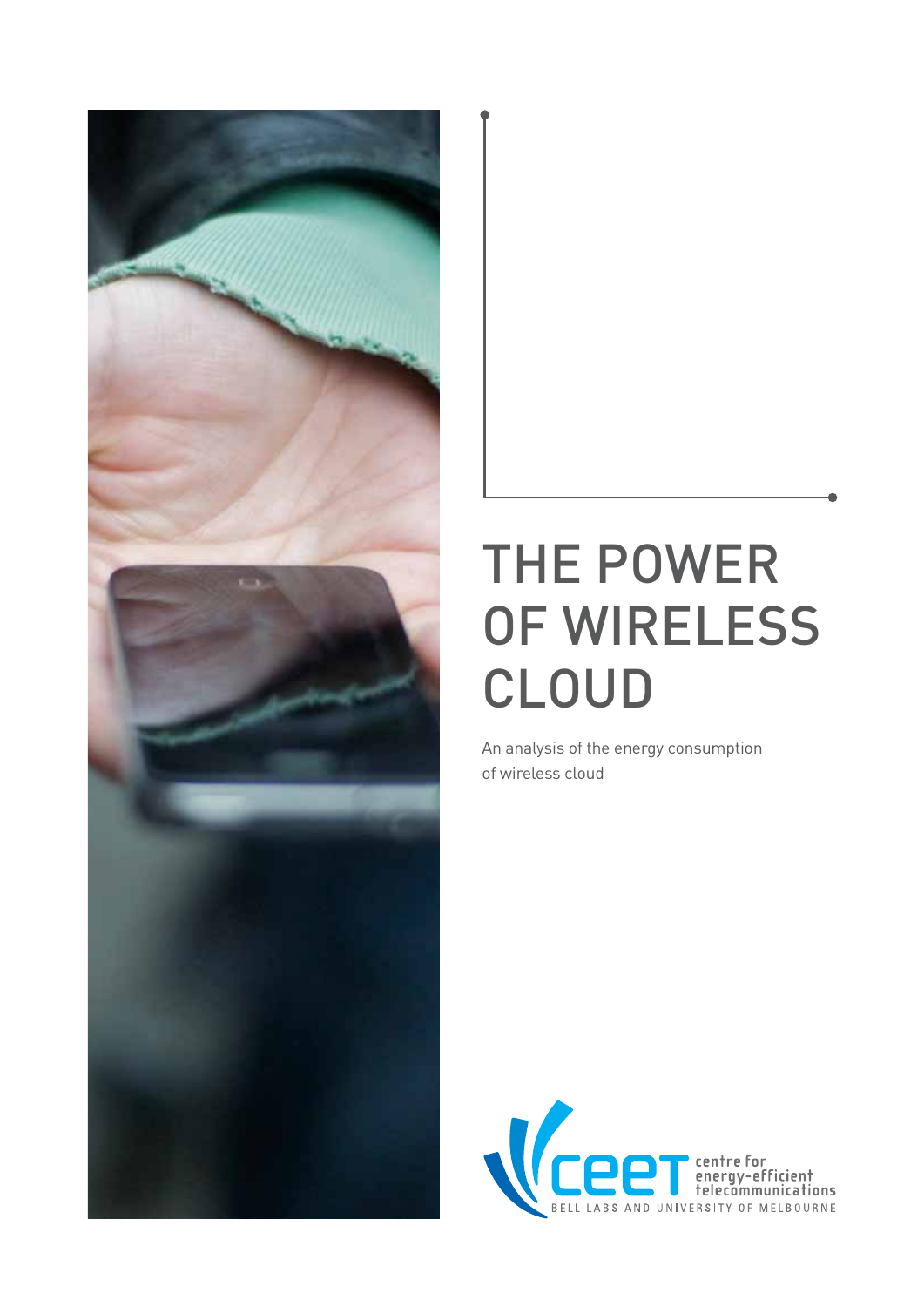## **PREFACE**

The purpose of CEET white papers is to highlight technical and policy issues that are important to the context of energy efficiency in telecommunications and related ICT technologies.

Early cloud services focused on replacing in-house enterprise networks based on wired (LAN) technologies. It has been shown that this concept is energy efficient. This white paper The Power of Wireless Cloud addresses the question of energy consumption associated with wireless devices, such as computers, pads, and smartphones, when accessing cloud services over the Public Internet. The writing of this document was motivated by the explosive growth we are now seeing in wireless access to cloud services, and a need to understand the energy implications of using wireless to access cloud services. Until the publication of this white paper, discussion of energy consumption by cloud services almost exclusively focused on Corporate (Private) Cloud services accessed via wired connections. With the evolution toward wireless access and the growth in consumer cloud services, in this white paper CEET extends this debate to include the broader cloud ecosystem.

The paper shows that, in the Public Internet, wireless access via 4G LTE mobile networks and Local Home WiFi consumes more energy per bit of data transferred than Public WiFi networks. This highlights the importance of research being undertaken in organisations like GreenTouch and TREND to improve the energy efficiency of public wireless networks.

We hope that this white paper will help to stimulate debate on the energy implications of wireless cloud access and how the energy consumption in wireless networks can be improved.

R. Y Turken

Rod Tucker Director, CEET Laureate Professor, University of Melbourne

## **CONTENTS**

#### EXECUTIVE SUMMARY \ 3

- 01 INTRODUCTION \ 4
- 01.1 BACKGROUND \ 4
- 01.2 KEY FINDINGS \ 5
- 02 WHAT IS THE CLOUD? \6
- 02.1 CLOUD INFRASTURE \ 6
- 02.2 THE DATA CENTRE \ 8
- 02.3 THE GROWTH OF CLOUD COMPUTING \ 9
- 02.4 INDUSTRY FORECASTS \ 10
- 03 WIRELESS ACCESS TO THE CLOUD \ 11
- 03.1 LOCAL WIRELESS ACCESS TECHNOLOGIES \ 11
- 03.2 MOBILE WIRELESS ACCESS TECHNOLOGIES \ 11
- 04 DETERMINING THE ENERGY CONSUMPTION OF WIRELESS CLOUD SERVICES \ 12
- 04.1 THE CEET WIRELESS CLOUD ENERGY CONSUMPTION MODEL \ 12
- 05 THE ENERGY CONSUMPTION OF THE WIRELESS CLOUD IN  $2015 \mid 14$
- 06 CONCLUSION \ 15

#### APPENDIX: CEET WIRELESS CLOUD ENERGY CONSUMPTION MODEL \ 16

- A1 POWER CONSUMPTION OF CLOUD SERVICES \ 16
- A2 USER TRAFFIC PROFILES \17
- A3 USERS' DEVICES \18
- A4 BROADBAND ACCESS TECHNOLOGY \18
- A5 NUMBER OF USERS \ 18
- A6 ACCESS TECHNOLOGY \18
- A7 METRO AND CORE NETWORKS \ 19

#### REFERENCES \ 20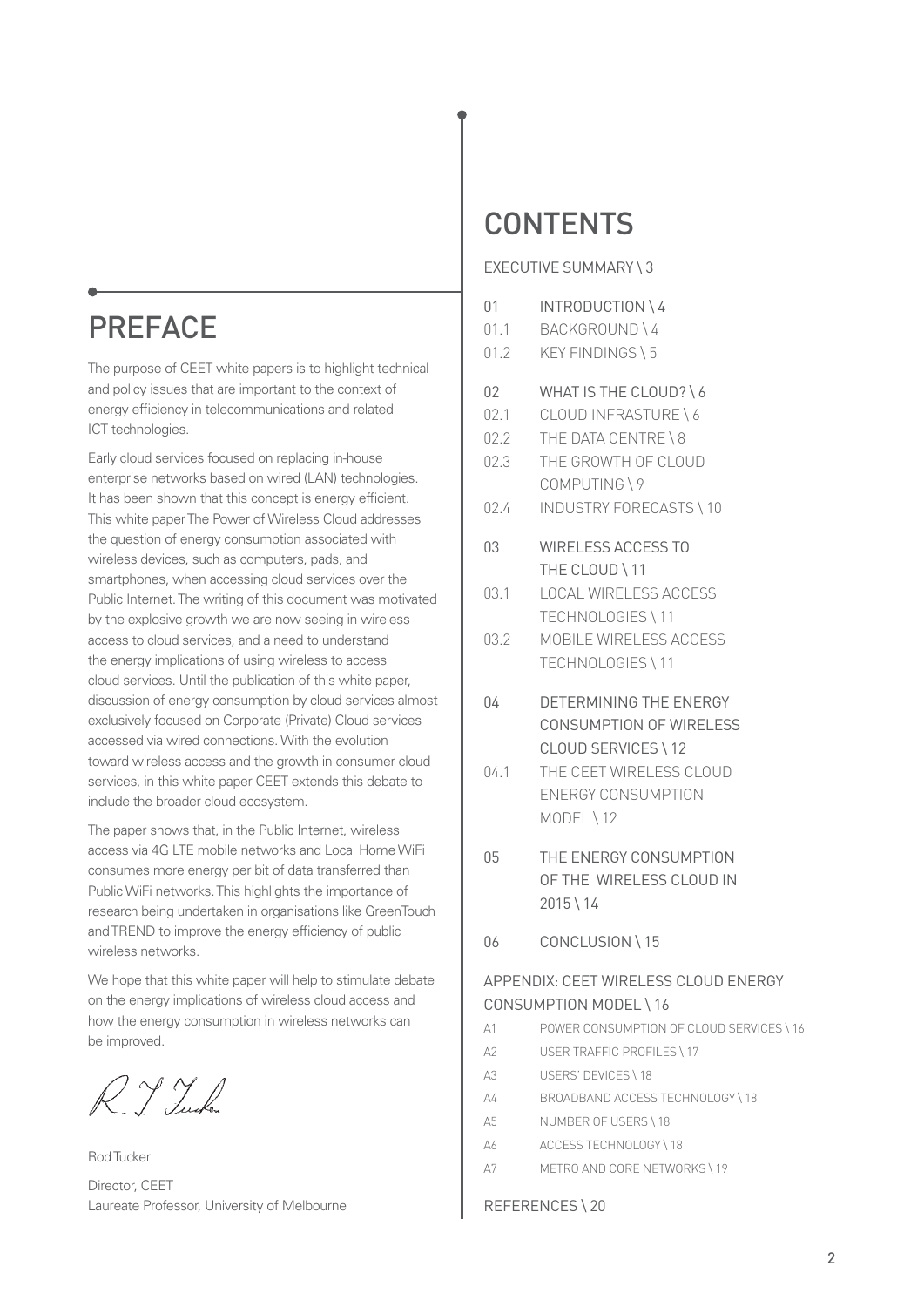2015

## EXECUTIVE SUMMARY

Previous analysis and industry focus has missed the point: access networks, not data centres, are the biggest threat to the sustainability of cloud services. This is because more people are accessing cloud services via wireless networks. These networks are inherently energy inefficient and a disproportionate contributor to cloud energy consumption.

Cloud computing has rapidly emerged as the driving trend in global Internet services. It is being promoted as a green technology that can significantly reduce energy consumption by centralising the computing power of organisations that manage large IT systems and devices. The substantial energy savings available to organisations moving their ICT services into the cloud has been the subject of several recent white papers.

Another trend that continues unabated is the take-up and use of personal wireless communications devices. These include mobile phones, wireless-enabled laptops, smartphones and tablets. In fact, tablets don't accommodate a traditional cable connection; rather it is assumed a local or mobile wireless connection will be used to support all data transferred to and from the device.

There is a significant emerging convergence between cloud computing and wireless communication, providing consumers with access to a vast array of cloud applications and services with the convenience of anywhere, anytime, any network functionality from the device of their choice. These are services many of us use every day like Google Apps, Office 365, Amazon Web Services (AWS), Facebook, Zoho cloud office suite, and many more.

To date, discussion about the energy efficiency of cloud services has focussed on data centres, the facilities used to store and serve the massive amounts of data underpinning these services. The substantial energy consumption of data centres is undeniable and has been the subject of recent high-profile reports including the Greenpeace report, How Clean is Your Cloud.

However, focussing cloud efficiency debate on data centres alone obscures a more significant and complex problem and avoids the critical issue of inefficiency in the wireless access network.

## WIRELESS CLOUD ENERGY**MRELESS CLOUD ENERGY** UP TO 460% GROWTH 2012

Data centres are only part of a much larger cloud-computing ecosystem. In fact, as this white paper puts forward, the network itself, and specifically the final link between telecommunications infrastructure and user device is by far the dominant and most concerning drain on energy in the entire cloud system.

Based on current trends, wireless access technologies such as WiFi (utilising fibre and copper wireline infrastructure) and 4G LTE (cellular technology) will soon be the dominant methods for accessing cloud services. 'Wireless cloud' is a surging sector with implications that cannot be ignored.

Our energy calculations show that by 2015, wireless cloud will consume up to 43 TWh, compared to only 9.2 TWh in 2012, an increase of 460%. This is an increase in carbon footprint from 6 megatonnes of CO2 in 2012 to up to 30 megatonnes of CO2 in 2015, the equivalent of adding 4.9 million cars to the roads. Up to 90% of this consumption is attributable to wireless access network technologies, data centres account for only 9%.

Curbing the user convenience provided by wireless access seems unlikely and therefor the ICT sector faces a major challenge. Finding solutions to the 'dirty cloud' at the very least requires a broader acknowledgment of the cloud computing ecosystem and each components' energy requirements. There needs to be a focus on making access technologies more efficient and potentially a reworking of how the industry manages data and designs the entire global network.

This white paper sets out to establish a starting point for addressing these issues, presenting a detailed model that estimates the energy consumption of wireless cloud services in 2015 taking into account all of the components required to deliver those services.

BY 2015 WIRELESS CLOUD WILL GENERATE UP TO 30 MEGATONNES OF CO2 COMPARED TO 6 MEGATONNES IN 2012

4.9 MILLION NEW CARS =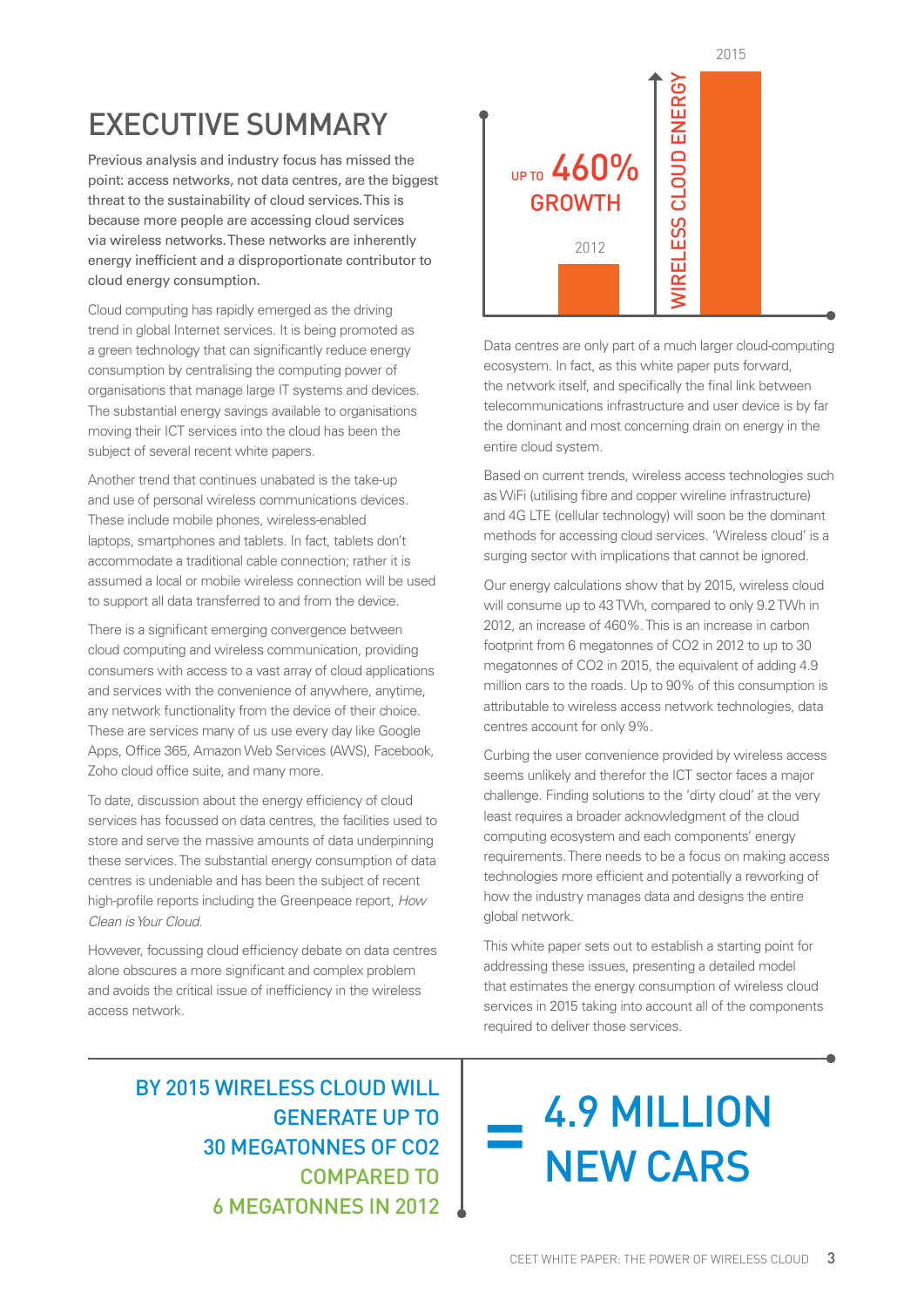## 01 INTRODUCTION

#### 01.1 BACKGROUND

Over the past decade, advances in information and communication technologies (ICT) have transformed how society interacts with and uses technology. Developments in computing technologies have driven continued miniaturisation and reduced costs supporting the development of more affordable and powerful devices such as notebooks, smartphones and tablets. As a result, most people in the developed world now carry computing and communication devices with them wherever they go [1].

The Internet, underpinned by global telecommunications infrastructure, has fostered innovation and provided access to services that have changed the way humans communicate and gather information. Examples include web browsing, information retrieval, online retail services, social networking and video on-demand. These services, accompanied by many other emerging and existing applications, are driving continued demand for broadband connectivity and capacity. This, in turn, is fuelling a continuous expansion of telecommunications networks [2].

Advances in personal computing and the widespread availability of high-speed fixed-line and wireless broadband access have helped create an environment where anywhere, anytime access to data and services is a way of life. These services are increasing supported by data storage and processing infrastructure located in large centralised facilities spread around the globe. This infrastructure is commonly referred to as the cloud, and the practice of remotely storing, accessing and processing data across this infrastructure is known as cloud computing [3].

Cloud computing relies upon concentrated computational resources, typically housed in data centres, that are accessed via the public Internet or a private network.

One key advantage of cloud computing is that it enables resources and infrastructure to be shared between many users, and returned to a resource pool when not needed. This offers economies of scale in data provision, computation and storage, while allowing users to gain easy access to computing resources far more powerful than that provided by a single desktop computer. Data centres are undeniably significant consumers of energy, but can be optimised for efficiency and as a result, cloud services

## WIRELESS NETWORKS ARE THE BIGGEST THREAT TO THE SUSTAINABILITY OF CLOUD SERVICES, NOT DATA CENTRES

## ENERGY CONSUMPTION  $00/$   $-$  WIRELESS 7 U / 0<sup>-</sup>NETWORKS DATA CENTRES = 9% 90% =

are often promoted as sustainable alternatives to desktop processing [4].

Cloud computing has faced criticism for the substantial scale of carbon footprint. Greenpeace raised the issue of 'dirty' electricity generation to power cloud service data centres [5]. However, scrutiny of 'dirty cloud' to date has generally missed an opportunity, being largely focused on the energy efficiency of data centres in isolation. Data centres are generally highly optimised for energy efficiency [6] and, importantly are only a single component in the cloud-computing ecosystem. This ecosystem includes the metro and core network, and access network components incorporating both fixed-line and wireless technologies. All of these elements require power and, as this white paper demonstrates, as a whole consume more energy than data centre facilities.

This white paper builds on previous research undertaken by CEET examining the power consumption of cloud computing. The 2011 CEET publication Green Cloud Computing: Balancing Energy in Processing, Storage and Transport [7] showed that when high volume of traffic is exchanged between a service provider and user, the majority of energy consumed is related to the transport of information. This was an important demonstration that analysis of cloud energy consumption must consider multiple elements.

Given growth in the consumption of cloud services via portable devices, this white paper focuses on the energy consumption of the components required to support wireless access to cloud services, or 'wireless cloud' for the purpose of this report. In this report we define wireless into two categories: local and mobile. Local is defined as home or shared/public WiFi and mobile is defined as 4G LTE.

Wireless, local and mobile, is fast becoming the standard access mode for cloud services. Global mobile data traffic overall is currently increasing at 78% per annum and mobile cloud traffic specifically is increasing at 95% per annum [1]. Take-up of smartphones and tablets is increasing the move toward wireless access to cloud services [1], while major cloud industry players strongly advocate the use of cloud services via wireless technologies. Should the projected industry trends become reality, wireless devices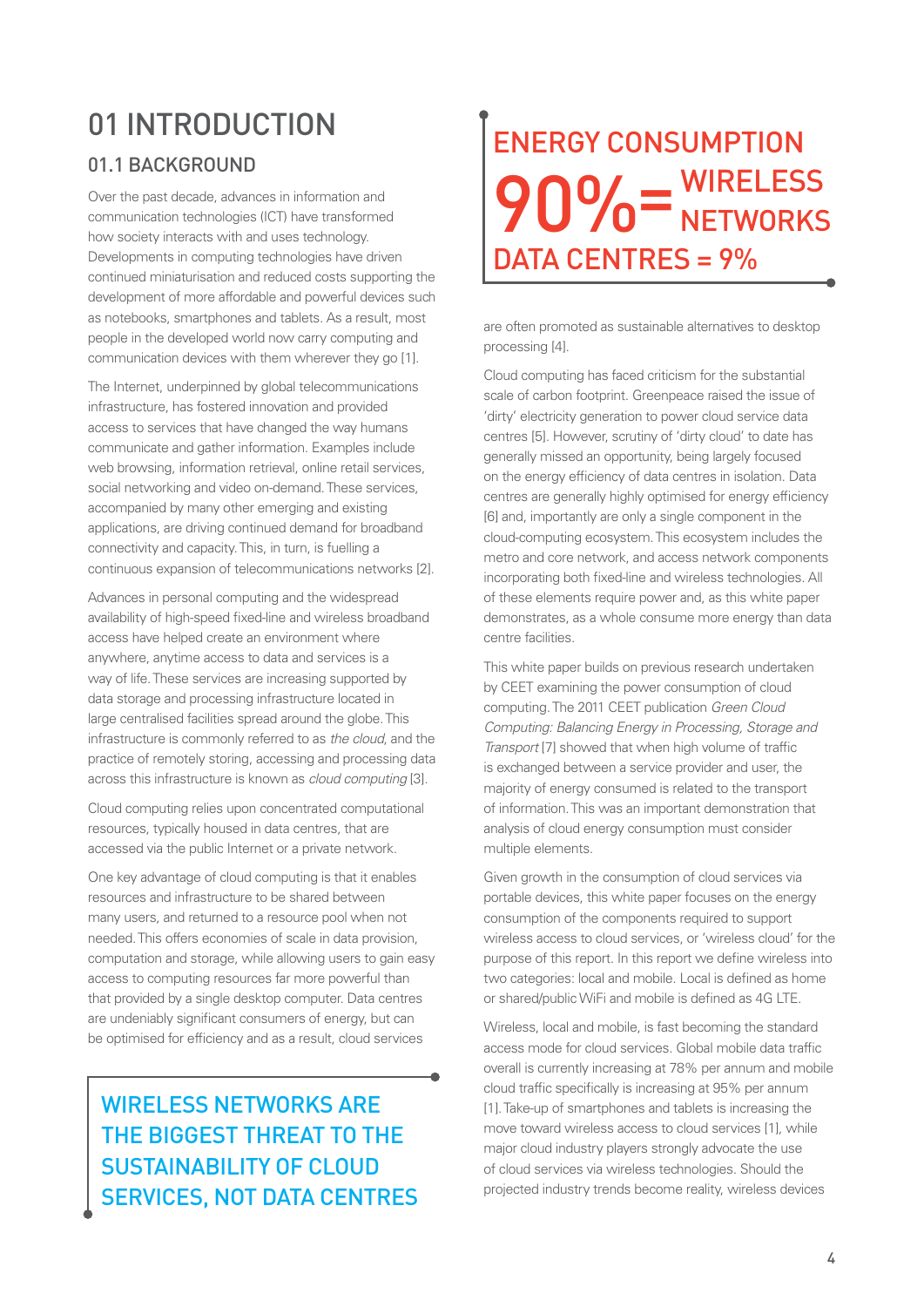

will become the dominant technology for accessing Internet services around 2016 [1].

By focusing debate and analysis on data centres, industry risks obscuring the true energy cost of cloud services and impairing any effort to make them more sustainable. Any attempt to make cloud computing more sustainable must target the most inefficient parts of the system.

The results in this white paper show that the current focus on data centres is misplaced and that wireless access networks are clearly the biggest and most inefficient consumer of energy in the cloud environment.

This white paper presents a detailed model that estimates the energy consumption of cloud services delivered via wireless access networks in 2015 taking into account the broad range of components required to support those services, including data centres and the telecommunications networks. The model is based on the expected up-take of wireless cloud services and forecasts of the telecommunications technologies that will underpin wireless cloud services in 2015. This estimate uses an incremental energy calculation that is based on a scenario where wireless cloud traffic is part of many other traffic flows through the network and data centres. Wireless cloud traffic is carried through a network that is already carrying a large amount of traffic, with wireless cloud traffic being about 20% of mobile traffic and approximately 35% of data centre traffic [2,4].

#### 01.2 KEY FINDINGS

- 1. There is an emerging convergence and trend towards cloud services being accessed via wireless communication networks such as WiFi and 4G LTE.
- 2. The total energy consumption of cloud services accessed via wireless networks could reach between 32 TWh and 43 TWh by 2015. In 2012, the figure was closer to 9.2 TWh.
- 3. Wireless access network technologies account for 90% of total wireless cloud energy consumption. Data centres account for only about 9%. The energy consumption of wireless user devices is negligible.
- 4. Previous analysis and current debate on making cloud services more energy efficient is misplaced on data centres and ignores the massive impact of wireless cloud growth.
- 5. Industry must focus efforts on making cloud services more energy-efficient, including developing more energy-efficient wireless access network technologies.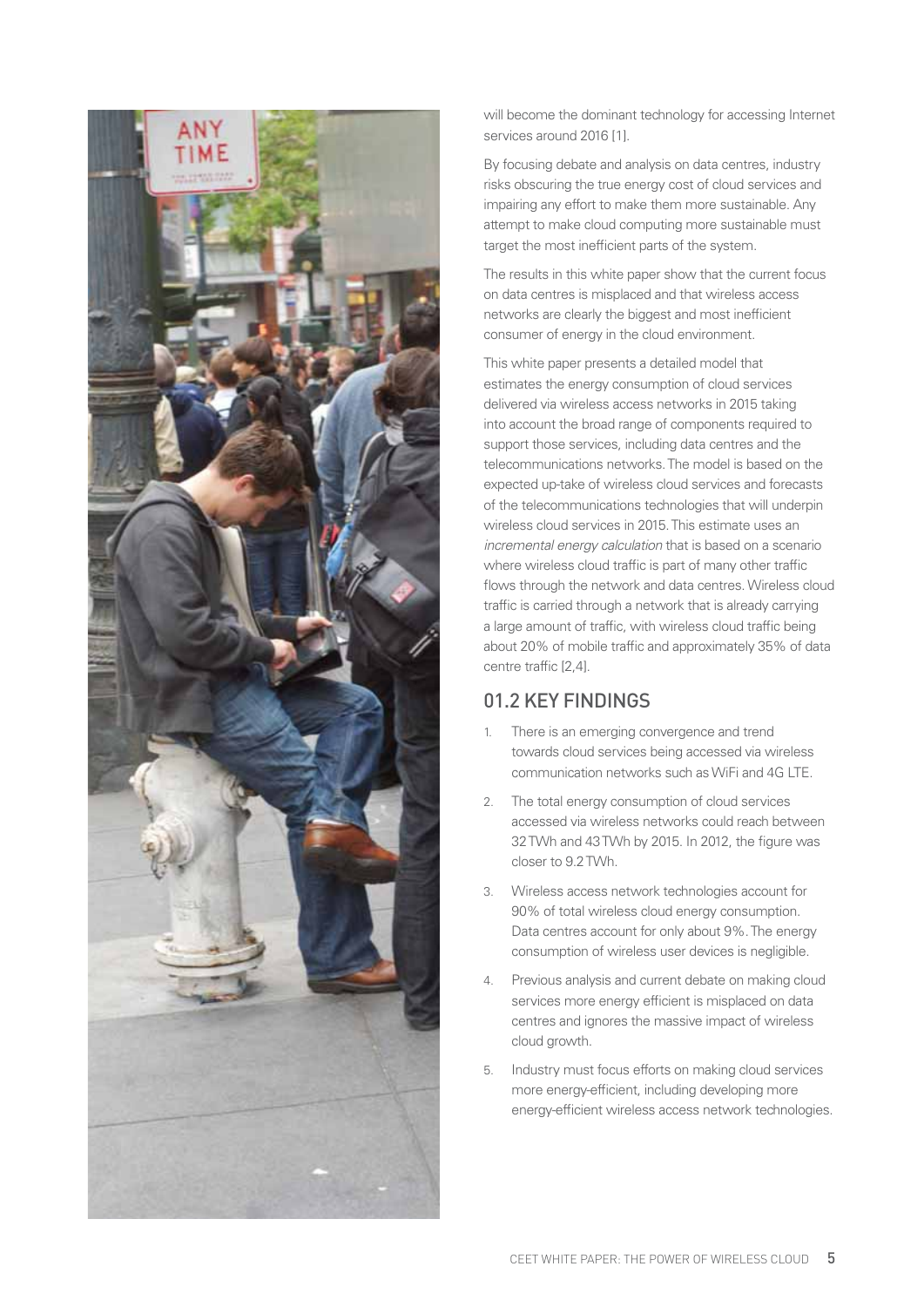## 02 WHAT IS THE CLOUD?

There have been many descriptions or definitions of what constitutes cloud computing, but the most commonly quoted one is from the US Department of Commerce National Institute of Standards and Technology, which has defined cloud computing as follows:

Cloud computing is a model for enabling ubiquitous, convenient, on-demand network access to a shared pool of configurable computing resources (e.g., networks, servers, storage, applications, and services) that can be rapidly provisioned and released with minimal management effort or service provider interaction [8].

Cloud computing is underpinned by a number of technologies, including:

- 1. The data centre(s) where the user's data is stored and/or processed.
- 2. The core and metro telecommunications networks that connect the user's access network to the data centre(s), which may be located locally or globally.
- 3. The broadband access technology including fixed broadband, mobile and local wireless solutions, detailed in Section 3.
- 4. The end user's device, for example a PC, laptop, smartphone or tablet.

Cloud services may be used by: consumers for personal computing, gaming, and social networking activities, by businesses in lieu of a traditional desktop computing environment, or to provide additional scalable computation or web-server resources to a wide range of organisations.



### 02.1 CLOUD INFRASTRUCTURE

Cloud infrastructure can be broadly categorised into:

#### Public cloud infrastructure

Public cloud infrastrutre is available for open use by the public. The data centre infrastructure that hosts the cloud services may be owned, managed and operated by businesses, academic institutions, or government organisations. This infrastructure is typically located in a data centre under the control of the cloud provider [8]. Public cloud services are accessed via the public Internet via the customers Internet Service Provider (Figure 1).

#### Private cloud infrastructure

Private cloud infrastructure is generally intended for exclusive use by a single organisation. It may be owned, managed, and operated by the organisation, a third party, or a combination, and it may be located on the user's premises or hosted by a third party [8]. Private cloud services use privately owned enterprise networks that connect users to the data centre via a corporate network (Figure 2). This can provide a higher quality of service, but generally at a greater cost than that of the public Internet/public cloud.

Cloud infrastructure is able to offer a diverse range of services to customers. These are often categorised into one or a combination of three generic service types [8]:

- 1. Software as a Services (SaaS): Users are able to use the cloud provider's applications, such as a word processor, email, calendar, database manager, etc., running on cloud infrastructure. The applications can be accessed from simple user devices such as a laptop, PC, tablet or mobile phone. Google Apps, Dropbox and Salesforce.com are examples of SaaS.
- 2. Infrastructure as a Service (IaaS): The user has the ability to provision processing, storage, networks, and other computing resources where the user is able to deploy and run software. Examples of an IaaS include Rackspace, Amazon Elastic Compute Cloud (EC2) and Simple Storage Service (S3).
- 3. Platform as a Service (PaaS): The capability provided to users to create and deploy applications using programming languages, libraries, services, and tools provided in the cloud. Google's App Engine and Microsoft Azure Compute are examples of PaaS, which provide software developers facilities to draft, test and deploy their products without having to own computing infrastructure.

In the three service types customers do not manage or control the underlying cloud infrastructure. However, PaaS enables the customer to have control over the deployed applications and possibly configuration settings for the application-hosting environment.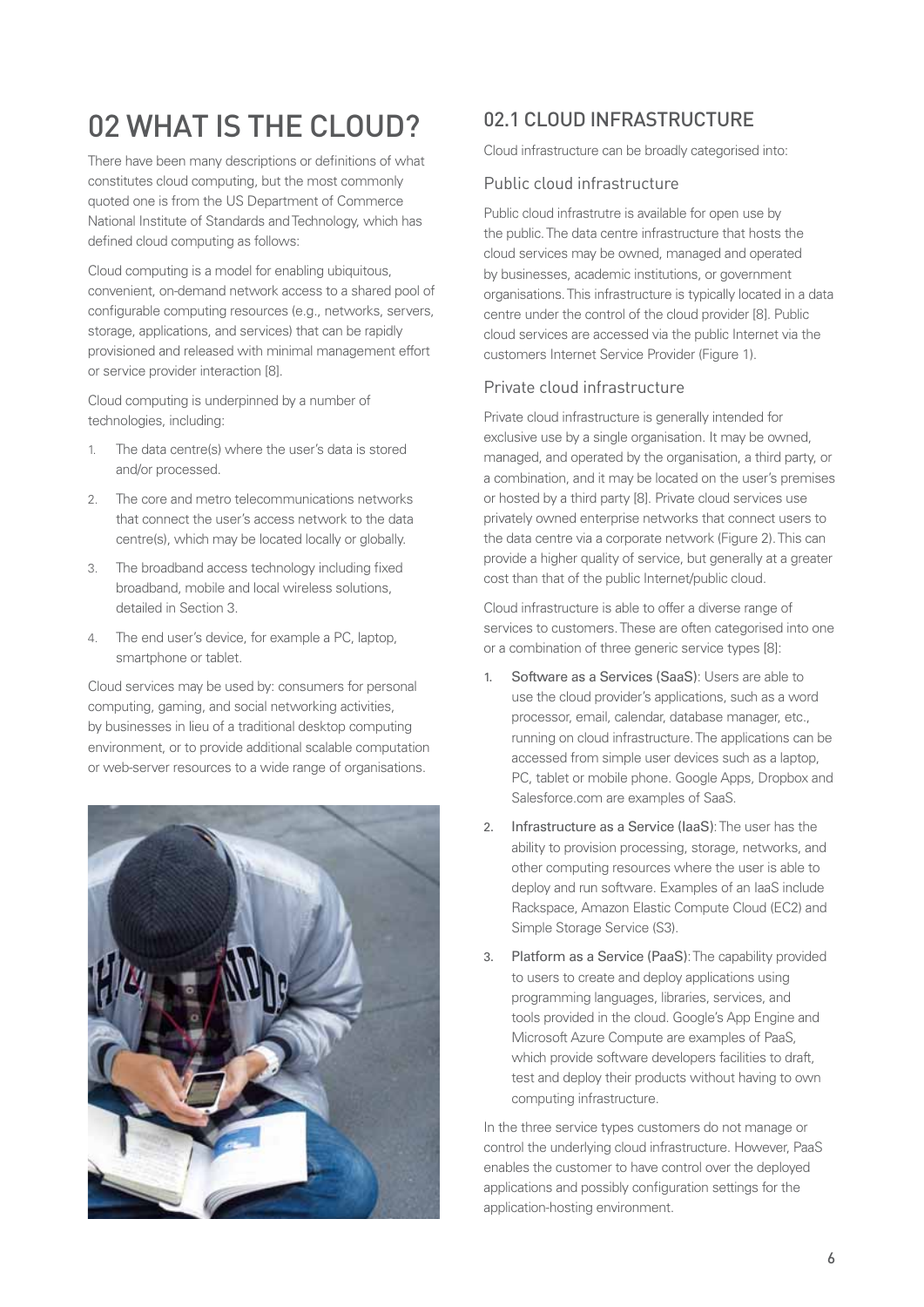

#### Figure 1 Public cloud infrastructure

Figure 1 Schematic representation of public cloud infrastructure. The users are connected to the data centres that provide the cloud services via the pubic Internet.

#### Figure 2 Private cloud infrastructure



Figure 2 Schematic representation of private cloud infrastructure. The users are connected to the data centres that provide the cloud services via a private network.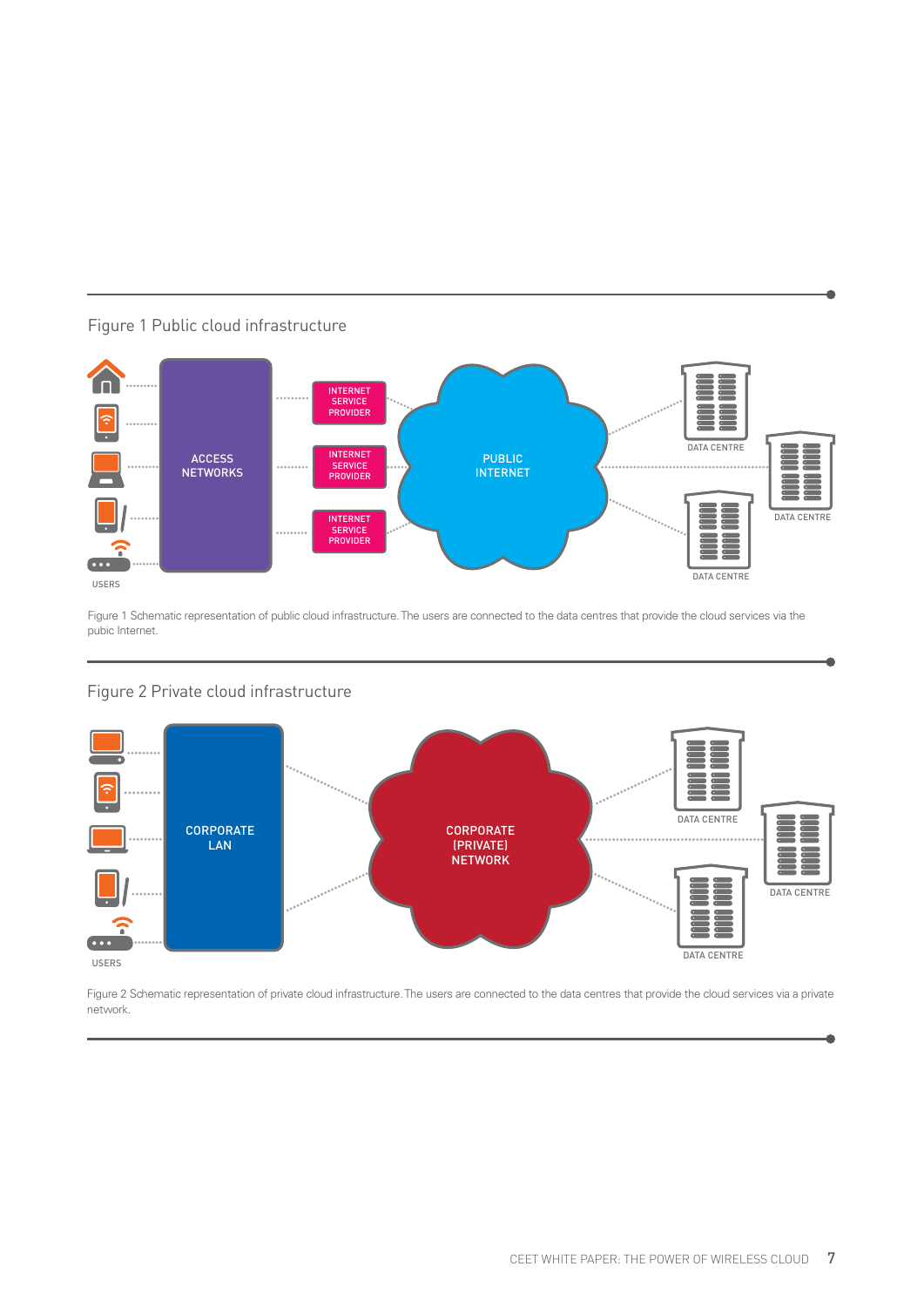#### 02.2 THE DATA CENTRE

The data centre is essential to cloud computing providing the processing and storage capacity to deliver services to customers. The typical data centre is a large facility housing many tens or hundreds of thousands of services. These facilities often consume tens of megawatts of electrical power to operate and cool the equipment. Despite the large power consumption, the ability of a data centre to centralise and pool-computing resources enables improved energy efficiency compared with traditional computing services. The centralised computers are shared among a number of customers who see their share as a computer in its own right. In turn, this reduces the amount of equipment required to deliver computer services.

Modern data centres are highly optimised for energy efficiency [6]. Many reports promote cloud services as technologies to make enterprise ICT more energy efficient by reducing equipment purchases and the operational energy consumed in-house [9,10,11]. By using centralised computing services from a cloud service provider, enterprises can provide employees with a simpler low power device that connects to the cloud.

According to the Carbon Disclosure Project in 2011, the adoption of cloud computing will allow "US businesses with annual revenues of more than \$1 billion can cut CO2 emissions by 85.7 million metric tons annually by 2020." [9]

Consultants Accenture and WSP Environment and Energy stated:

"for large deployments, Microsoft's cloud solutions can reduce energy use and carbon emissions by more than 30 percent when compared to their corresponding Microsoft business applications installed on-premises. The benefits are even more impressive for small deployments: Energy use and emissions can be reduced by more than 90 percent with a shared cloud service." [10]

While a report by WSP Environment and Energy consultants for SalesForce.com concluded that:

"Salesforce.com's estimated total customer carbon emissions footprint for 2010 is at least 19 times smaller than an equivalent on-premises deployment, and is 3 times smaller than an equivalent private cloud deployment." [11]

The improved energy efficiency of cloud computing has been described or evaluated in many reports [12,13,14,15]. A similar approach is found in these reports and is reasonably intuitive: by maximising their utilisation and minimising the power consumption of cloud data centres, the energy per user can be reduced to levels much lower than that for a dedicated desktop PC. Therefore, cloud services appear to be intrinsically more energy efficient than traditional desktop computing.

### PUBLIC DEBATE NEEDS TO MOVE FROM THE ENERGY CONSUMPTION OF DATA CENTRES TO THE EFFICIENCY OF WIRELESS ACCESS NETWORK TECHNOLOGIES

Despite the fact that data centre servers are more energy efficient than desktop PCs, the reality is that data centres consume a considerable amount of energy. Between 2005 and 2010 the energy consumption of data centres grew by 56% [16]. In 2010 data centres contributed to approximately 1.5% of global electricity use [16] .

Greenpeace recently published a series of reports questioning the environmental impact of data centres. A 2010 report, How dirty is your data, focused on the carbon footprint of data centres owned by several major cloud service providers, including: Apple, Microsoft, Google, Facebook, and Amazon among others [17]. A second report Make IT Green examined the carbon footprint estimates for data centres presented in the SMART 2020 report published by GeSI and The Climate Group [18,19]. Additionally, Greenpeace have noted that the location of a data centre and the use of coal-generated electricity can have a significant impact on a data centre's carbon footprint.

A follow up report, How Clean is Your Cloud was published by Greenpeace in April 2012 [5]. This report analysed the power consumption of data centres operated by all major cloud service providers, while also looking at the percentage of that power sourced from renewable electricity. Greenpeace rated the providers on their approach to minimising the carbon footprint of data centres. Several of the cloud service providers took exception to the Greenpeace report [20]. As data centres are becoming a major consumer of electrical power, researchers and the industry worldwide are working towards improving data centre energy efficiency and seeking low carbon power supplies [21,22].The reduction of the power consumption of data centers is not only an environmental priority, but also driven by a reduction of the operational costs associated with power consumption. This includes the direct electricity bill, as well as secondary cost as power back-up and cooling. Another approach is locating the data centres in cooler climates to reduce the cost of removing heat from the facility [23].

Public debate continues to focus on the energy consumption of data centres and the savings available to industry. However, there is a broader issue of energy consumption in the cloud computing environment not restricted to data centres. Accessing cloud services via wireless networks is also an issue.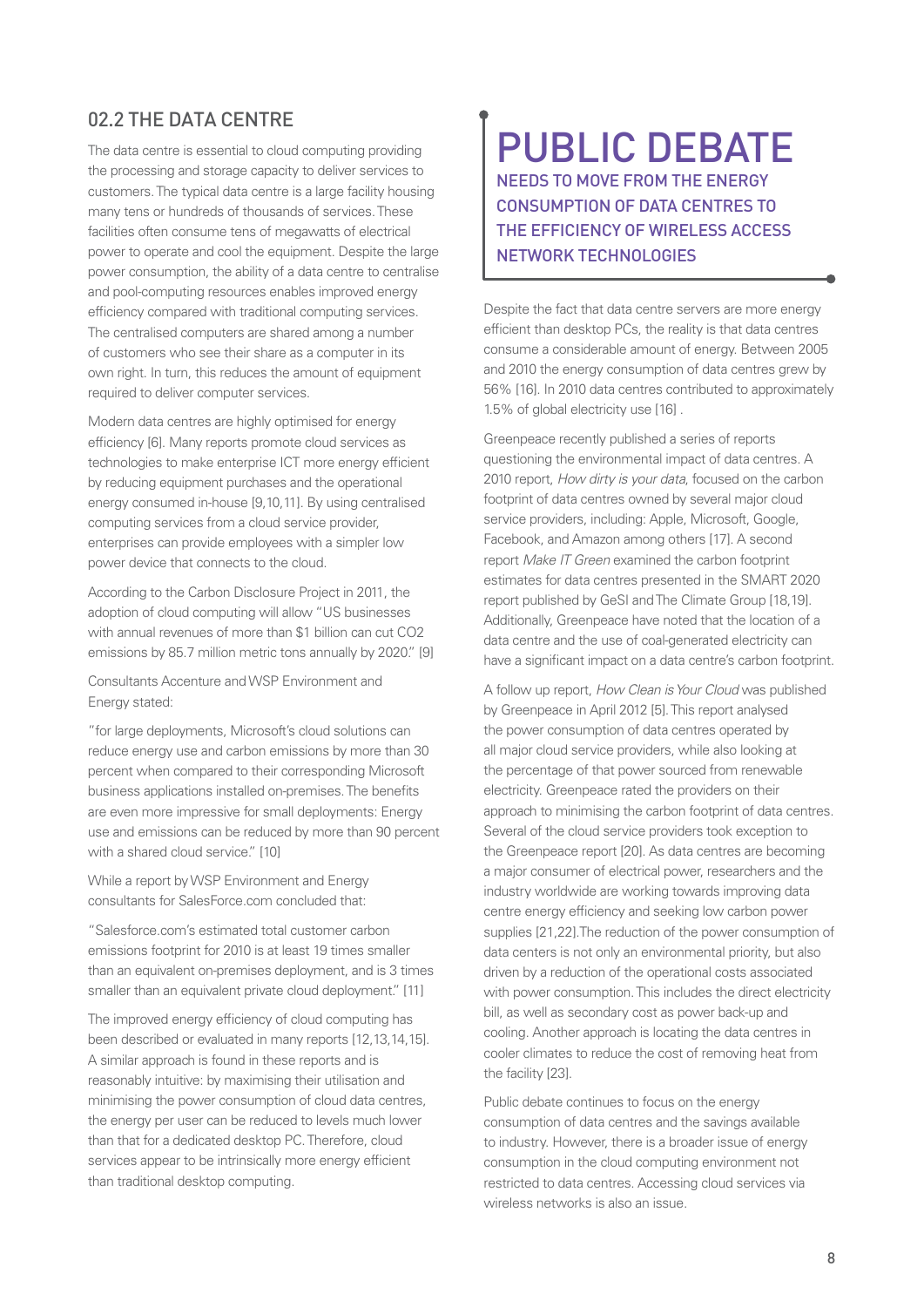### 02.3 THE GROWTH OF CLOUD COMPUTING

The efficiency of data centres and the ability for organisations to reduce their ICT infrastructure costs and resulting emissions has lead to an uptake of cloud computing by many organisations. Cloud computing offers many advantages over conventional computing. The key to cloud computing is that resources and infrastructure are pooled and allocated to customers as they are required and returned at the end of the session. This leads to the efficient utilisation and delivered economies of scale in the provision of computation and storage. However, the most advantageous aspect of cloud computing is the convenience of access anywhere, anytime enabled from devices via wireless broadband networks. The result has seen massive growth in the wireless cloud.

Major industry participants, such as Apple, Microsoft and Google, vigorously promote wireless cloud services. The common theme in accessing their cloud services is via a wireless connection. A number of devices including tablets, smartphone and laptops no longer need to connect to telecommunication networks via a cable, using instead a WiFi or cellular connections [24].

A summary of the offerings is provided below.

#### APPLE ON iCLOUD

"..FREE NEW CLOUD SERVICES THAT WORK SEAMLESSLY WITH APPLICATIONS ON YOUR iPHONE®, iPAD®, iPOD TOUCH®, MAC® OR PC TO AUTOMATICALLY AND WIRELESSLY STORE YOUR CONTENT IN ICLOUD AND AUTOMATICALLY AND WIRELESSLY PUSH IT TO ALL YOUR DEVICES. WHEN ANYTHING CHANGES ON ONE OF YOUR DEVICES, ALL OF YOUR DEVICES ARE WIRELESSLY UPDATED ALMOST INSTANTLY." [25]

#### MICROSOFT ON SKYDRIVE

"STORE ANYTHING ON YOUR SKYDRIVE AND IT'S AUTOMATICALLY AVAILABLE FROM YOUR TRUSTED DEVICES—NO SYNCING OR CABLES NEEDED." [26]

#### GOOGLE ON GOOGLE DRIVE

"GOOGLE DRIVE IS EVERYWHERE YOU ARE – ON THE WEB, IN YOUR HOME, AT THE OFFICE AND ON THE GO. SO WHEREVER YOU ARE, YOUR STUFF IS JUST... THERE. READY TO GO, READY TO SHARE." [27]

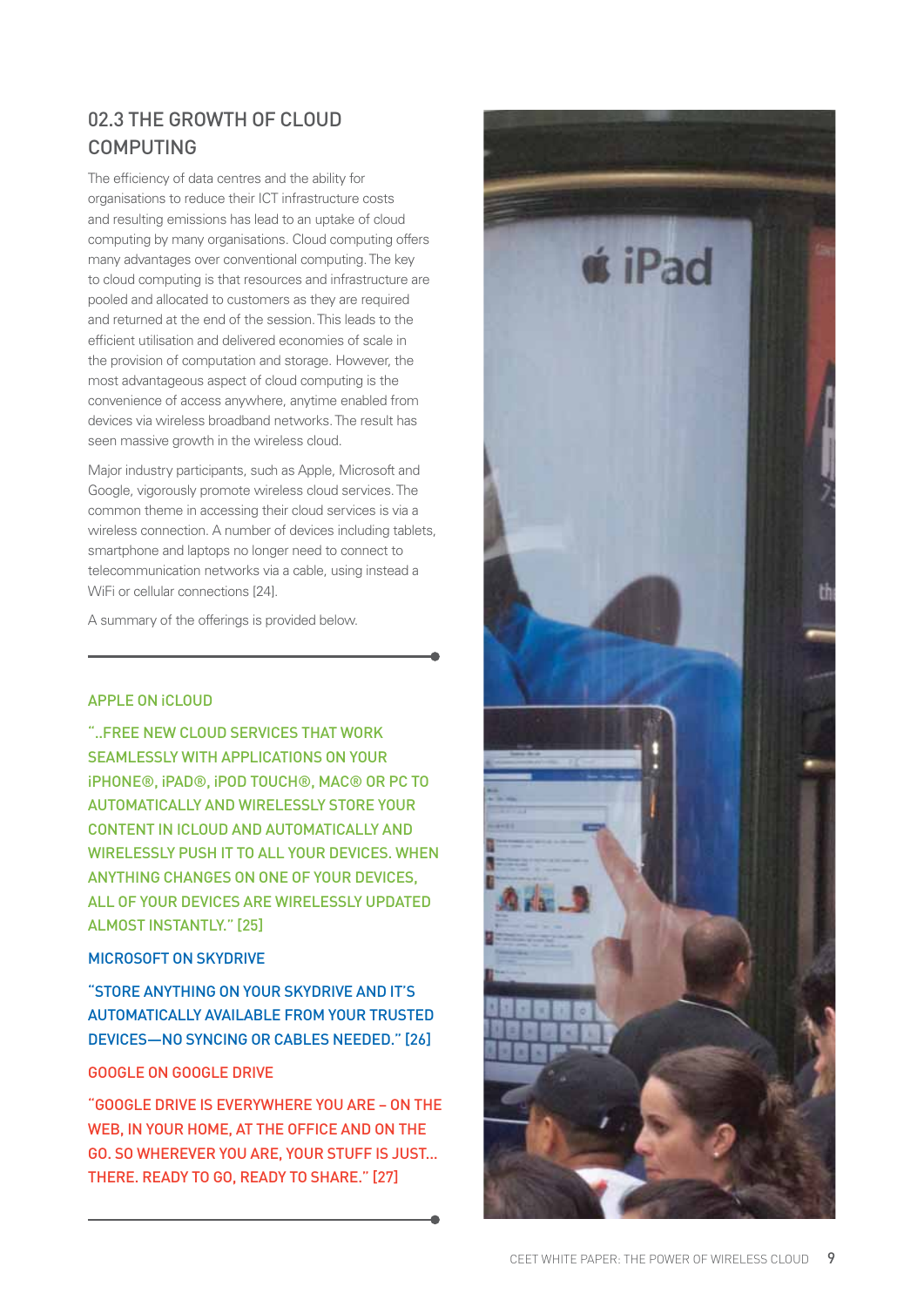### 02.4 INDUSTRY FORECASTS

ICT industry commentators predict substantial growth in cloud services and wireless cloud services over the coming years [28,29]. Moreover it is expected that wireless devices will gradually replace PCs as the preferred device for accessing web and cloud services [30,31,32]. Examples of industry forecasts for the growth in wireless cloud services include:

- ABI Research: the number of wireless cloud users worldwide will grow rapidly to just over 998 million in 2014, up from 42.8 million in 2008, an annual growth rate of 69% [33].
- Forrester: the global market for cloud computing will grow from \$40.7 billion in 2011 to more than \$241 billion in 2020 and the total size of the public cloud market will grow from \$25.5 billion in 2011 to \$159.3 billion in 2020 [34].
- Cisco: global cloud IP traffic (fixed and mobile) is increasing 66% per annum and will reach 133 exabytes per month in 2015 [3].
- Cisco: global mobile data traffic (including both cloud and non-cloud traffic) grew by 113% in 2011 and is forecasted to grow at 78% per annum. In 2016 data traffic will reach 10.8 exabytes per month, with wireless cloud services (cellular and WiFi) accounting for 71% (7.6 exabytes per month) of this traffic [1].
- Juniper: the cloud-based mobile applications market is expected to grow by 88% per annum between 2009 and 2014 [35].

It is important to note that of the 133 exabytes per month of IP cloud traffic forecast by Cisco, only 17% is between customers and cloud data centres. The rest of this traffic is within or between data centres [3]. This means that, in 2015, there will be approximately 23 exabytes per month cloud IP traffic between users and data centres.

Using the Cisco data [1], at an annual growth rate of 95%, 7.6 exabytes of wireless cloud traffic between customers and data centres in 2016 correspond to 4 exabytes per month in 2015. Therefore mobile cloud traffic will constitute approximately 17% of all customer IP cloud traffic between customers and data centres in 2015.

THE NUMBER OF WIRELESS CLOUD USERS WORLDWIDE WILL GROW TO JUST OVER 998 MILLION IN 2014, UP FROM 42.8 MILLION IN 2008, AN ANNUAL GROWTH RATE OF 69% [33]

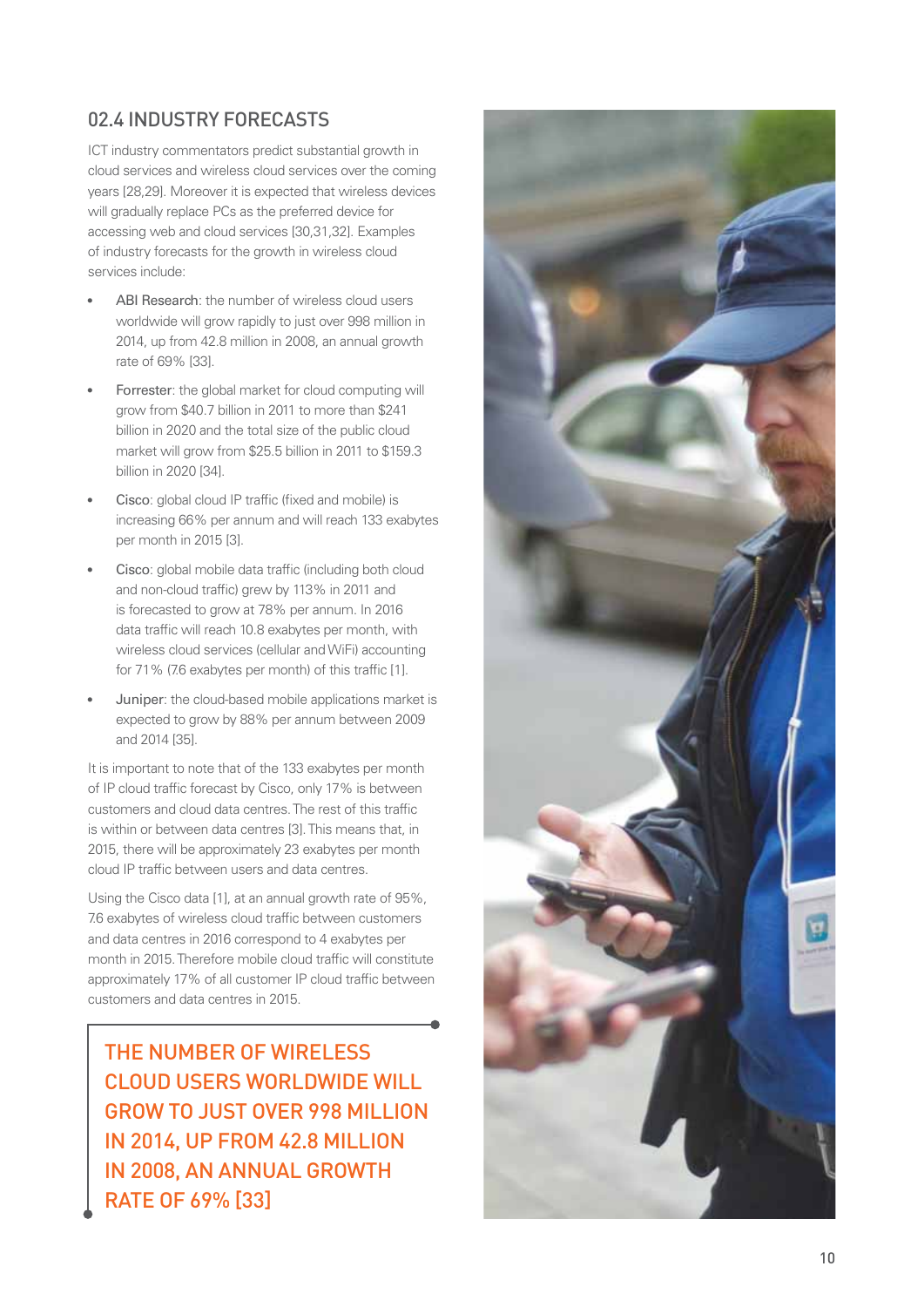## 03 WIRELESS ACCESS TO THE CLOUD

As outlined in section 2, consumers are increasingly accessing cloud services wirelessly. The wireless cloud is made accessible via the many devices, such as tablets, smartphones and laptops that use WiFi or cellular connectivity. In order to develop a holistic view of the energy consumption of cloud services, the energy consumption of the access technology needs to be accounted.

While some users will access cloud services via a cable. such as Ethernet, wireless access, in homes, offices and public spaces is fast becoming the predominant choice. These access technologies can be categorised into three groups: fixed, local wireless and mobile wireless. The various broadband access technologies consume different amounts of power.

In order to calculate the energy consumption of the wireless cloud, the power consumption of wireless access technologies need to be determined. This paper will explore two types of wireless access, local wireless access and mobile wireless access. These two technologies are outlined below.

### 03.1 LOCAL WIRELESS ACCESS **TECHNOLOGIES**

Local wireless broadband access technologies enable the transfer of information over short distances (typically a few tens of metres) between devices, to wireless routers that generally connect to fixed broadband access technologies. The most common local wireless broadband access technology is WiFi. WiFi is commonly used in homes, hotels/motels, as well as public wireless hotspots. In public wireless hotspots the infrastructure is shared by tens or even hundreds of multiple users, e.g. in a library, cafe or airport. These local wireless solutions have the advantage of providing itinerant and fast broadband speeds, comparable to fixed broadband access speeds.

### 03.2 MOBILE WIRELESS ACCESS **TECHNOLOGIES**

Mobile wireless broadband access technologies provide services to customer devices via 3G and 4G LTE mobile networks. The quality of mobile wireless solutions depends on multiple, often uncontrollable, factors including the location of users accessing the facility. Mobile wireless broadband access technologies have the advantage of providing mobility, but they are not able to provide broadband speeds comparable to fixed or local wireless access technologies [7].

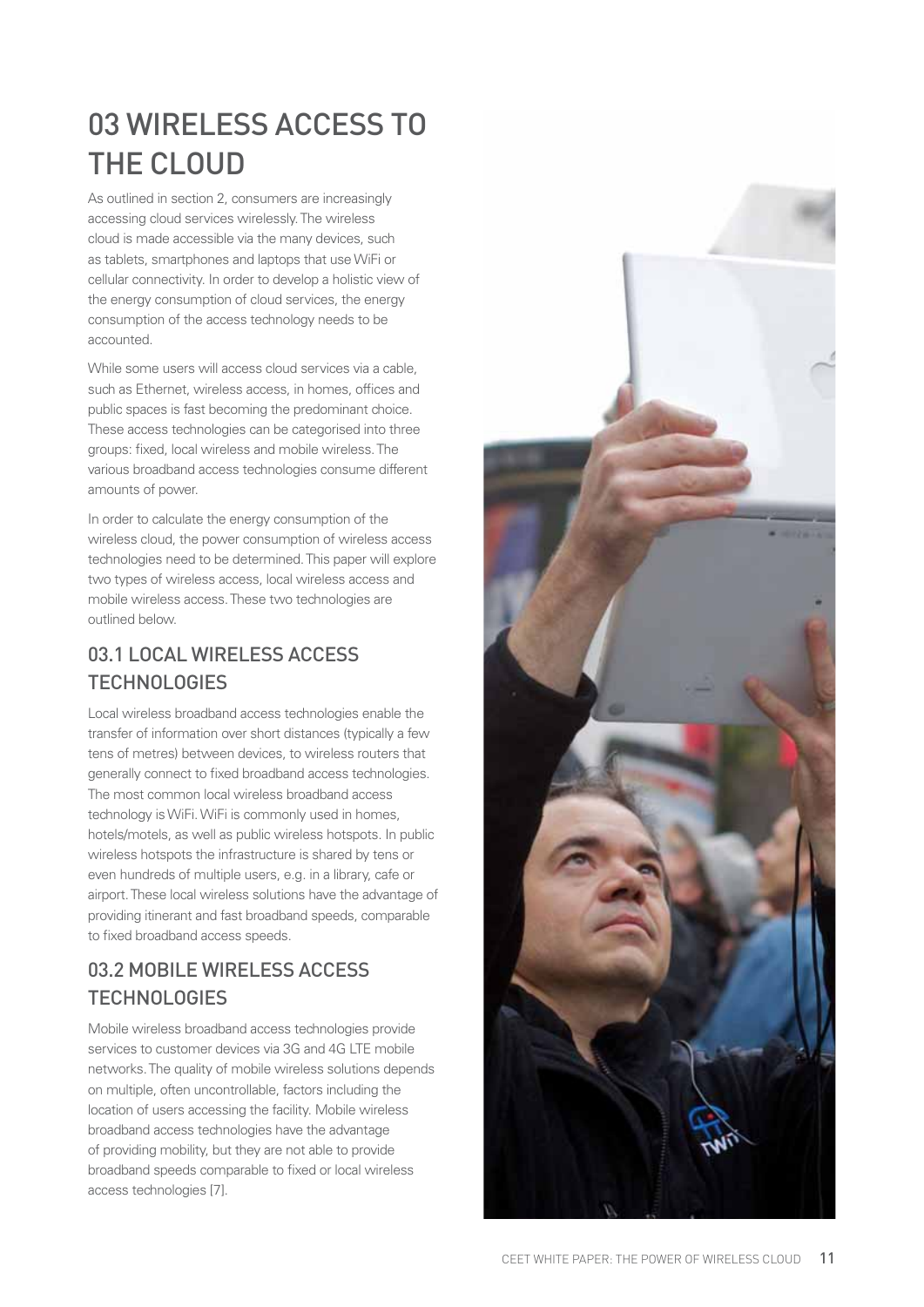## 04 DETERMINING THE ENERGY CONSUMPTION OF WIRFLESS CLOUD **SERVICES**

The energy consumption of a cloud computing service is contained within four key technology components:

- 1. The end-user's device
- 2. The broadband access technology
- 3. The metro and core telecommunications network
- 4. The data centre(s)

Each of the above components needs to be considered to properly assess the energy consumption of cloud service. CEET has built upon previous research to construct a detailed model of the energy consumption for cloud services. The CEET model is outlined below.

### 04.1 THE CEET WIRELESS CLOUD ENERGY CONSUMPTION MODEL

The CEET model provides an estimate of the total annual energy consumption of the wireless cloud in 2015. The calculations presented in the model are indicative, providing upper and lower estimates for the annual energy consumption that would occur based on wireless cloud uptake projections. These projections are from publically available reports and white papers [1,3,4,33,36,37,38,39]. Technical details of the model are found in the Appendix.

There are different units contained in the CEET model, some of the values below are measured in power (Watts W), while others are in energy per bit of data (microjoules per bit (mJ/b)). The reason for this is that in some cases it is possible to identify the power consumed by individual consumers; for example a user of a mobile phone or a tablet. Similarly, home WiFi will have one or two users making it relatively easy to identify the power consumption. In contrast equipment such as public WiFi and telecommunications networks are shared among many hundreds, thousands and millions of users. With such highly shared equipment it is more appropriate to use the quantity "energy per bit".

The CEET model calculates the power per user for their "busy hour" and then the total energy consumption for all users per day is estimated by accounting for the diurnal traffic cycle<sup>1</sup>. This method accounts for customer usage cycles. Energy consumption estimates are modelled on

two scenarios based upon the number of wireless cloud users and the global monthly traffic forecasts for 2015. These forecasts suggest a range of values for the number of wireless cloud users and the monthly traffic for wireless cloud services. Using these forecasts, we have constructed two scenarios: The "Lo" scenario corresponding to "low take-up, low traffic" and "Hi" scenario corresponding to "high take-up, high traffic". The values in each scenario appear in table 1.

| Scenarios for wireless            | : Users       | <b>∶Traffic</b>                               |
|-----------------------------------|---------------|-----------------------------------------------|
| : cloud services in 2015          |               |                                               |
| : Low take-up, Low traffic (Lo)   |               | $\cdot$ 1.6 billion $\cdot$ 2.2 exabyte/month |
| : High take-up, High traffic (Hi) | $: 2$ billion | : 4.3 exabyte/month                           |

Table 1: Wireless cloud service scenarios take-up and monthly traffic scenarios for 2015. The low take-up, low traffic scenerio is labelled "Lo". The high take-up, high traffic scenerio is labelled "Hi".

The number of users for the low take-up case or 1.6 billion users is based on a conservative projection of the growth trend published by ABI Research [33]. The high take-up value of 2 billion users comes from a more aggressive growth projection using a mobile broadband subscriber forecast from Infonetics [39] and using the ABI Research report [33] to estimate the proportion of mobile users who will use wireless to access cloud services.

Another key parameter is the amount of traffic generated by wireless cloud services. The model adopts high traffic and low traffic estimates based on industry forecasts. The high traffic value of 4.3 exabytes per month comes from a forecast by Cisco corresponds to forecasts by Alcatel-Lucent for mobile traffic in 2015 [1.37]. Unfortunately there are very few reports on wireless cloud traffic apart from the Cisco Visual Networking Index. Therefore the low traffic estimate (2.2 exabytes per month) comes from forecasts by Nokia Siemens Networks [36] and Ericsson [38] using a ratio of wireless cloud users to mobile users derived from the Cisco Visual Networking Index.

There are additional estimates for the improvements in energy efficiency of various technologies in the CEET model. As the focus is on the wireless cloud, the total power consumption for end user devices is estimated as either a table with WiFi or a 4G LTE mobile phone. According to industry data the power consumption of a 4G LTE phone is approximately 3 W and for a tablet approximately 3.5 W [40,41].

There are a number of different broadband access technologies to connect to the wireless cloud. The CEET model considers the following:

<sup>&</sup>lt;sup>1</sup> See Appendix Figure 4 for details.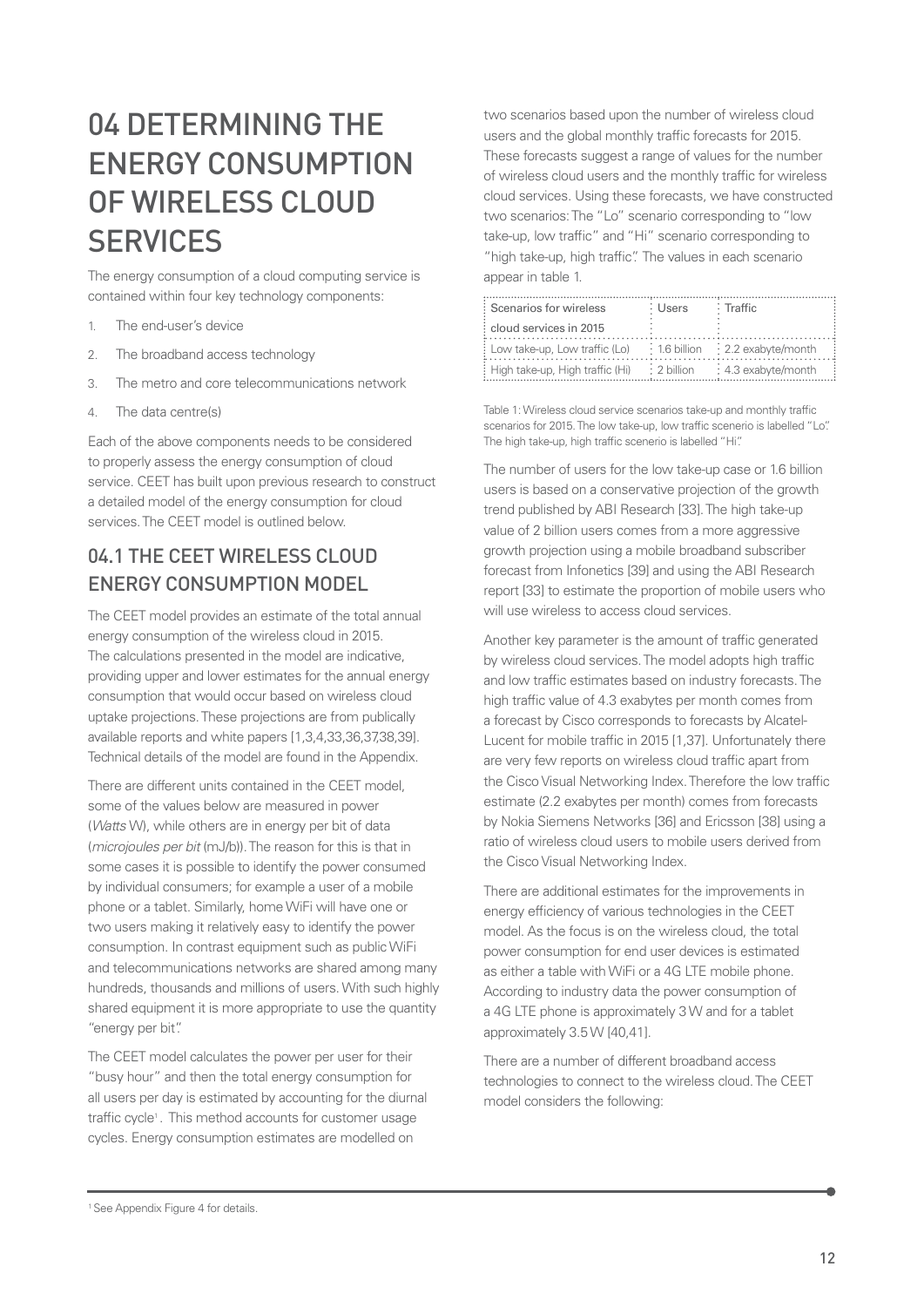

- Local wireless: Home WiFi connection, using a Fibreto-the-Premises (FTTP) broadband connection
- Public wireless: WiFi hotspot, using an FTTP connection
- Mobile wireless: 4G LTE mobile connection

Home WiFi connections commonly use an integrated modem/WiFi modem/router. Today these devices consume around 8 W, and by 2015 industry trends indicate this value will be approximately 5 W. The CEET model assumes 2 simultaneous users in the home with each spending approximately 45% and 70% of their online time accessing cloud services in 2012 and 2015 respectively [1].

Public wireless connections are generally provided via a WiFi modem/router connected to a fixed broadband network. As these connections are shared, and run at higher utilisation, an energy-per-bit description is more appropriate than a flat power consumption figure. Based on current industry values we expect the energy per bit for this technology to be approximately 0.4 micro-Joules per bit. (See Appendix for details.)

The base station dominates 4G LTE mobile wireless access power consumption. The estimated access energy per bit ranges from 73 to 136 micro-Joules per bit [42]. The earth report [42] lists a range of estimates of power consumption for mobile base stations; the CEET model adopts the more conservative figure of 73 micro-Joules per bit.

The metro and core telecommunications networks are estimated to use approximately 0.64 micro-Joules per bit, according to CEET modelling [43]. The energy consumption of the data centre is estimated as 20 micro-Joules per bit, based on internal CEET modelling. This value corresponds with recently released Facebook [44] and Google [45] energy consumption data that report per user energy consumption of 1 kWh and 2 kWh per year respectively. The CEET model gives an average per user data centre energy consumption of 2 kWh per year.

The results from the CEET energy consumption of the wireless cloud modelling were derived from multiple interrelated calculations. Firstly, equipment energy per bit was multiplied by the capacity (in bits per second) of a customer's traffic through the equipment obtaining a measure of an individual's share (in Watts) of the power consumed by that piece of equipment for the time the equipment is used. To achieve this an estimate is required for the average traffic per customer on the wireless cloud. This value, based on Cisco projections for 2016, is approximately 19 kilobytes per second during the peak traffic hour.

Secondly, to estimate the total energy consumption of the wireless cloud in 2015, the proportion of traffic accessing the cloud from mobile or WiFi needs to be calculated. Cisco estimates that 33 percent of wireless device traffic will be offloaded to local small (femtocell) base stations [1]. The CEET model adopts this ratio for the number of customers who will access cloud services via WiFi connections. Of those using WiFi the model estimates the number of customers accessing the cloud via a public WiFi network, which is shared among many users and those that use in-home WiFi, with the power shared between one or two users. The CEET model assumes an average of 2 users sharing in-home WiFI. ABI Research estimates that 24 percent of wireless cloud users will be business users in 2016 [33].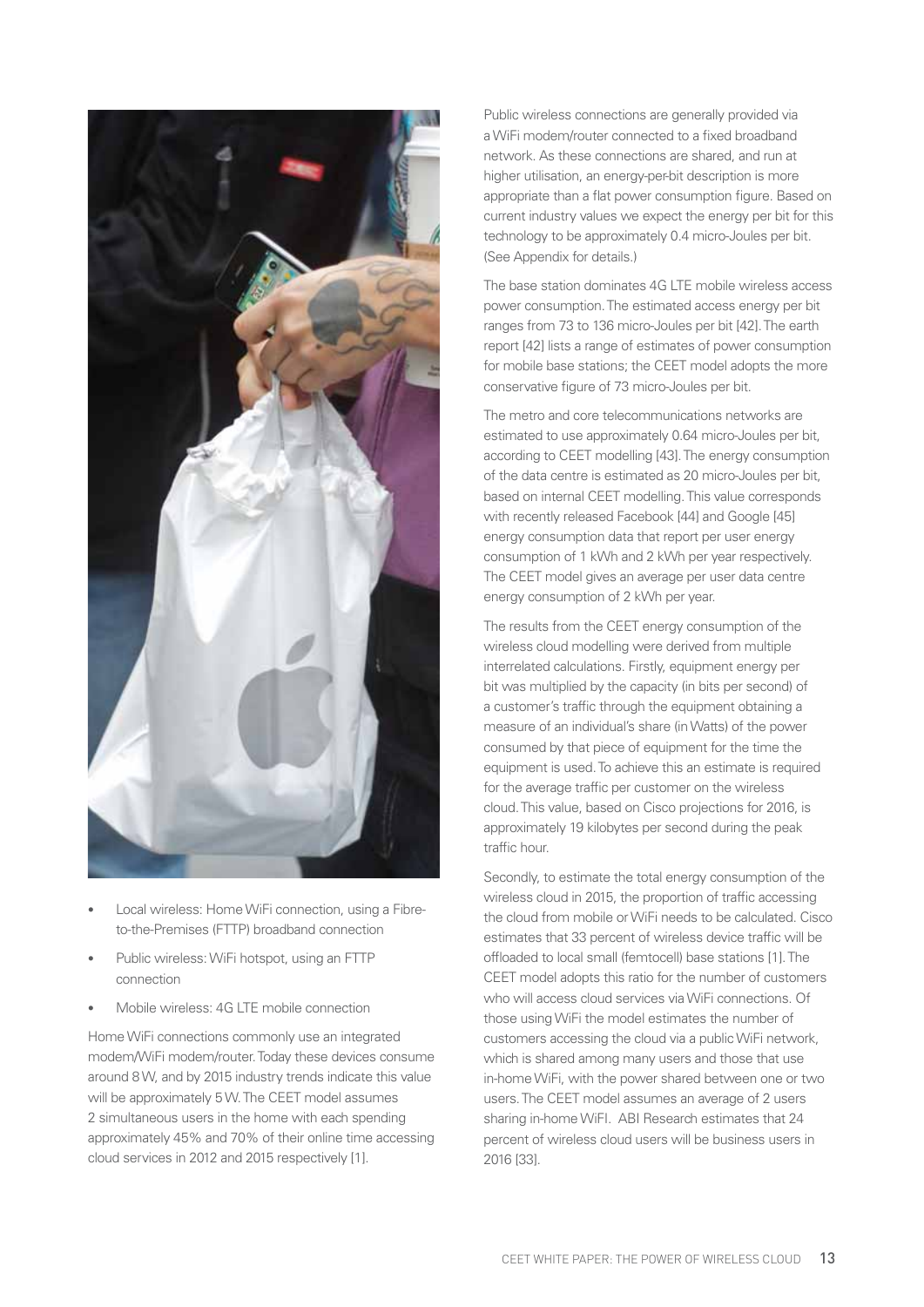## 05 THE ENERGY CONSUMPTION OF THE WIRELESS CLOUD IN 2015

Using the CEET model, as outlined in section 4, the total energy consumption of the wireless cloud is estimated to be between 32 Terawatt hours (TWh) (Lo scenario) and 43 TWh (Hi scenario) in 2015. The details of the modelling are presented in the chart below. For comparison, also included is an estimation of the 2012 wireless cloud energy consumption (9.2 TWh) based on demand figures for that year. This is an increase of 390% to 460% over 3 years.

This corresponds to an increase in carbon footprint from approximately 6 megatonnes in 2012 to around 30 megatonnes in 2015. [46]. This increase corresponds to adding and extra 4.9 million cars onto the roads [46].

The energy consumption of the wireless cloud estimated by the CEET model assumes take-up rates and technological improvements predicted by current industry forecasts. As shown in figure 3, in 2015 for wireless cloud services. data centres consume between 3 TWh and 4 TWh. This is the data centre power consumption incurred by wireless access traffic. Estimates of global data centre power consumption are much higher because those estimates include all data centres (many of which are old, lightly utilised, and not designed for energy efficient operation) as well as both cloud (wireless and wired access) and non-cloud traffic [16]. Additionally the energy consumption values for the access technologies and the metro and core telecommunications networks are for (wireless) cloud data

traffic only. Using published global energy consumption trends for mobile networks it is expected that the global energy consumption of 4G LTE networks in 2015 will be approximately 80 TWh [47].

Figure 3 shows that the energy consumption of the wireless cloud is dominated by broadband access technologies. The energy consumption in the metro and core network is relatively insignificant, while the energy consumption of the data centres is not the dominant contributor to wireless cloud service power consumption. Wireless cloud energy consumption is dominated by 4G LTE and home WiFi access, together contributing 90% of total energy consumption of the wireless cloud in 2015. The energy consumption from data centres is approximately 9% of total consumption. In so far as addressing the sustainability of the wireless cloud services, it should be noted that wireless technologies consume significantly more energy than data centres.

It is important to note that the energy consumption forecast of 32 TWh to 43 TWh for wireless cloud in 2015 assumes all of the infrastructure used in the wireless cloud network is the latest generation (2015) technology. The cost of re-equipping the entire network with the latest technology each year will be prohibitive. Therefore, it is most likely the network infrastructure will be a mixture of new and older technologies. Assuming 2012 technology (no improvement with technology) with the 2015 Lo and Hi scenarios, the model predicts energy consumption of between 41.5 TWh and 58 TWh. Therefore we need to recognise the energy consumption range of 32 TWh to 43 TWh is a conservative estimate because there will be a range of newer and older equipment.



#### Total Annual Wireless Cloud Energy Consumption

Figure 3 Estimate for annual energy consumption broken down into the various components of the wireless cloud ecosystem, 2012 and 2015 (Lo and Hi scenarios, see Table 1).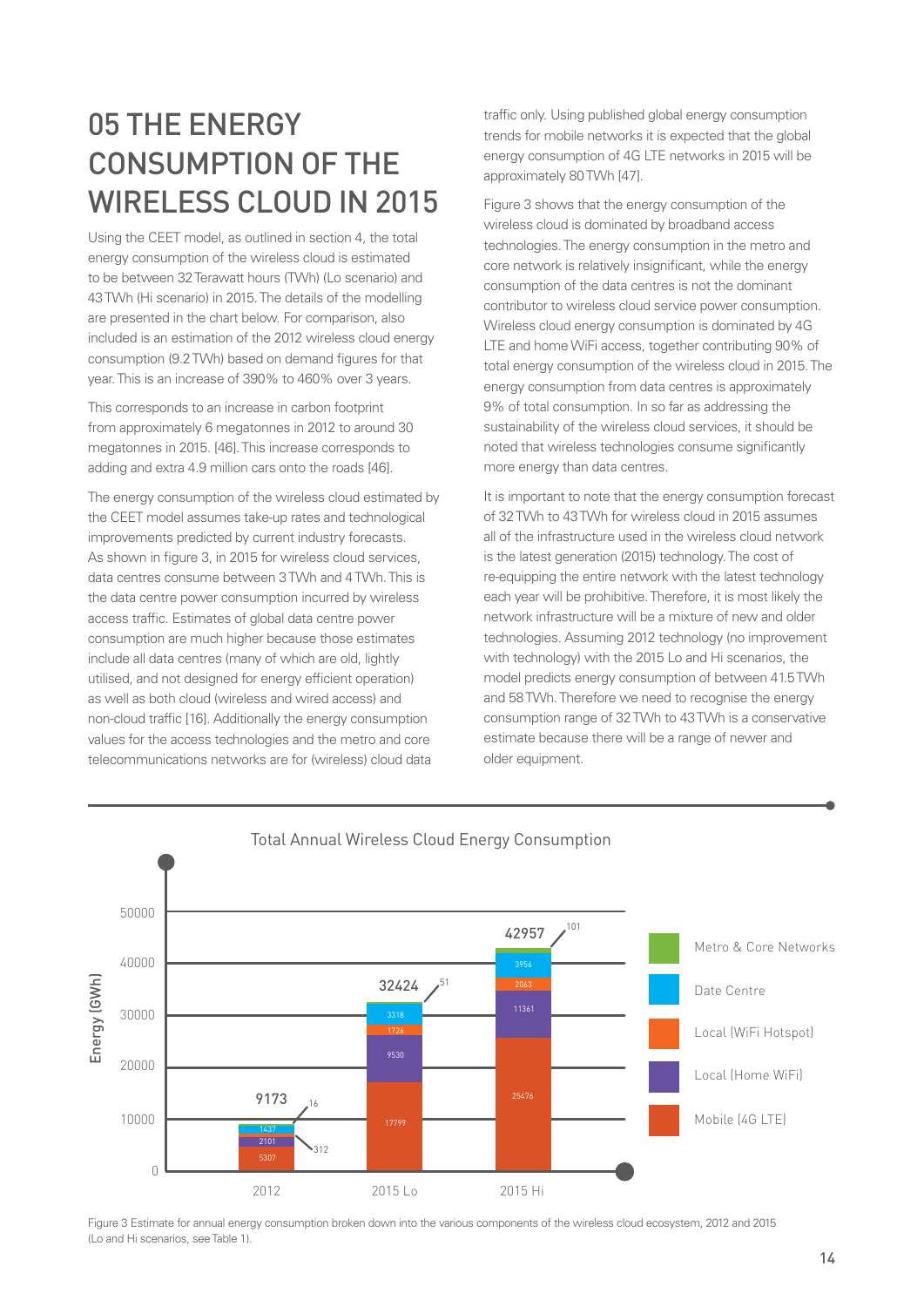

## 06 CONCLUSION

Cloud computing is widely viewed as the next major evolutionary step for the Internet and Internet-based services. The shift to wireless access is also continuing at a great rate. Cisco projects that cloud computing will represent approximately 34% of data centre traffic in 2015 [3], with approximately 20% of data centre traffic will be served by wireless access networks.

Wireless and cloud are converging trends supported by the increased availability of affordable, powerful portable devices, convenient and useful applications, and highspeed wireless broadband infrastructure. This convergence is expected to be a key driver of traffic growth on telecommunications networks in the future.

There is evidence to show that cloud services access via fi xed-line networks could result in lower energy consumption relative to current computing arrangements, such as replacing powerful desktop computers with cloud services [9,10,11]. Greenpeace has highlighted the carbon footprint of cloud computing but focused on data centres as being the biggest contributor to energy consumption. When considering the energy consumption of the wireless cloud, all aspects of the cloud ecosystem must be taken into account, including end-user devices, broadband access technology, metro and core networks, as well as data centres.

This white paper analysed the various components of the wireless cloud ecosystem to identify the dominant energy consumers. The CEET model explored the impact of the wireless cloud, accounting for all aspects of the ecosystem including devices, broadband access technology, and metro and core telecommunications, in addition to data centres.

The predicted large-scale take-up of wireless cloud services will consume 32 to 43 TWh by 2015. The energy consumption of wireless access dominates data centre consumption by a significant margin.

To ensure the energy sustainability of future wireless cloud services, there needs to be a strong focus on the part of the ecosystem that consumes the most energy: wireless access networks. Further debate needs to move beyond the data centre to develop a holistic account of the ecosystem with this white paper being a step in that direction.

### INDUSTRY MUST FOCUS ON THE REAL ISSUE, MORE EFFICIENT WIRELESS NETWORKS IN THE WIRELESS CLOUD ENVIRONMENT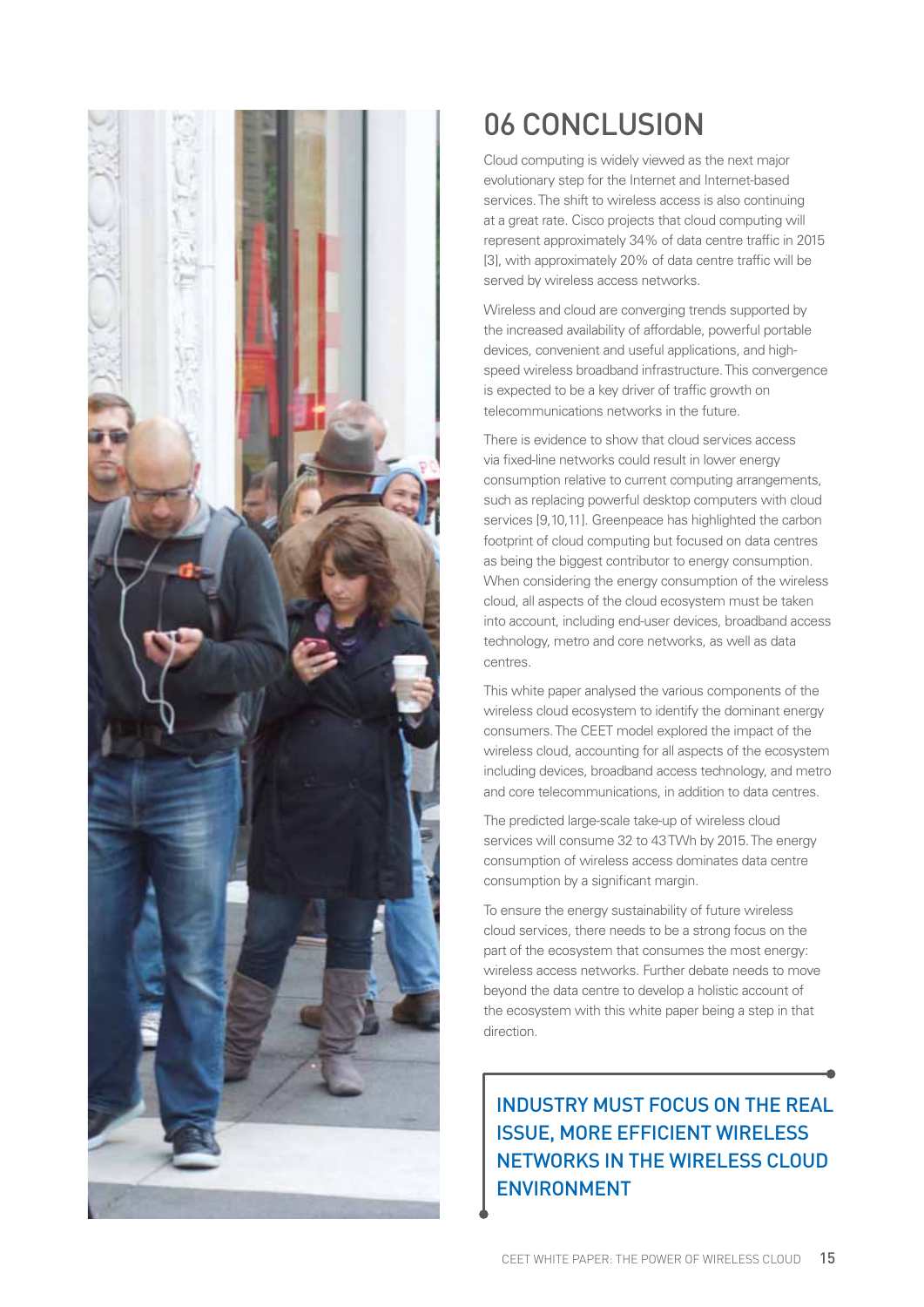

## APPENDIX: CEET WIRELESS CLOUD ENERGY CONSUMPTION MODEL

### A1 POWER CONSUMPTION OF CLOUD **SERVICES**

Precisely forecasting the power consumption of the wireless cloud is extremely difficult due to the potential variation in the take-up rate of cloud services along with the diversity of possible future services, each involving a particular combination of equipment, data transfer and processing. To construct a model for the energy consumption for the wireless cloud this white paper developed an estimate of the global power demand based on industry predictions and scenarios for uptakes of cloud services in 2015. Although the model is an approximation, it transpires that this estimate is sufficient to assess the relative contributions of the various parts of the network to global mobile cloud service power consumption.

To construct an estimate of the energy consumption of the wireless cloud average power consumption per user and the number of users of the cloud service accounting for the diurnal variation in broadband traffic was determined. The diurnal cycle describes the fact that, for any given geographical region, the number of users simultaneously "online" cycles with the time of day in that region. A study of this cycle gives a characteristic shape typified by that shown in Figure 4.

We constructed the estimate for 2015 based on published projected take-up rates and service demand forecasts [1,2,3,4,28,29] recent reports from Facebook [44] Google [4,45], energy and cost model of a data centre [48], the Energy Aware Radio and network technologies ("earth") Project [42] and internal CEET modelling.

For devices that are used by single or a small number of users the power consumed by using the device data (e.g. a smartphone, tablet or home router) was identified. To determine the power consumed by equipment that is shared between many users (e.g. telecommunications equipment such as WiFi public hotspots and telecommunications networks) the energy consumed by each bit of data was estimated. Then, by multiplying the equipment energy consumed by each bit by the capacity of a user's traffic through that equipment, we obtain a measure a user's share of the power consumed by that piece of equipment in Watts.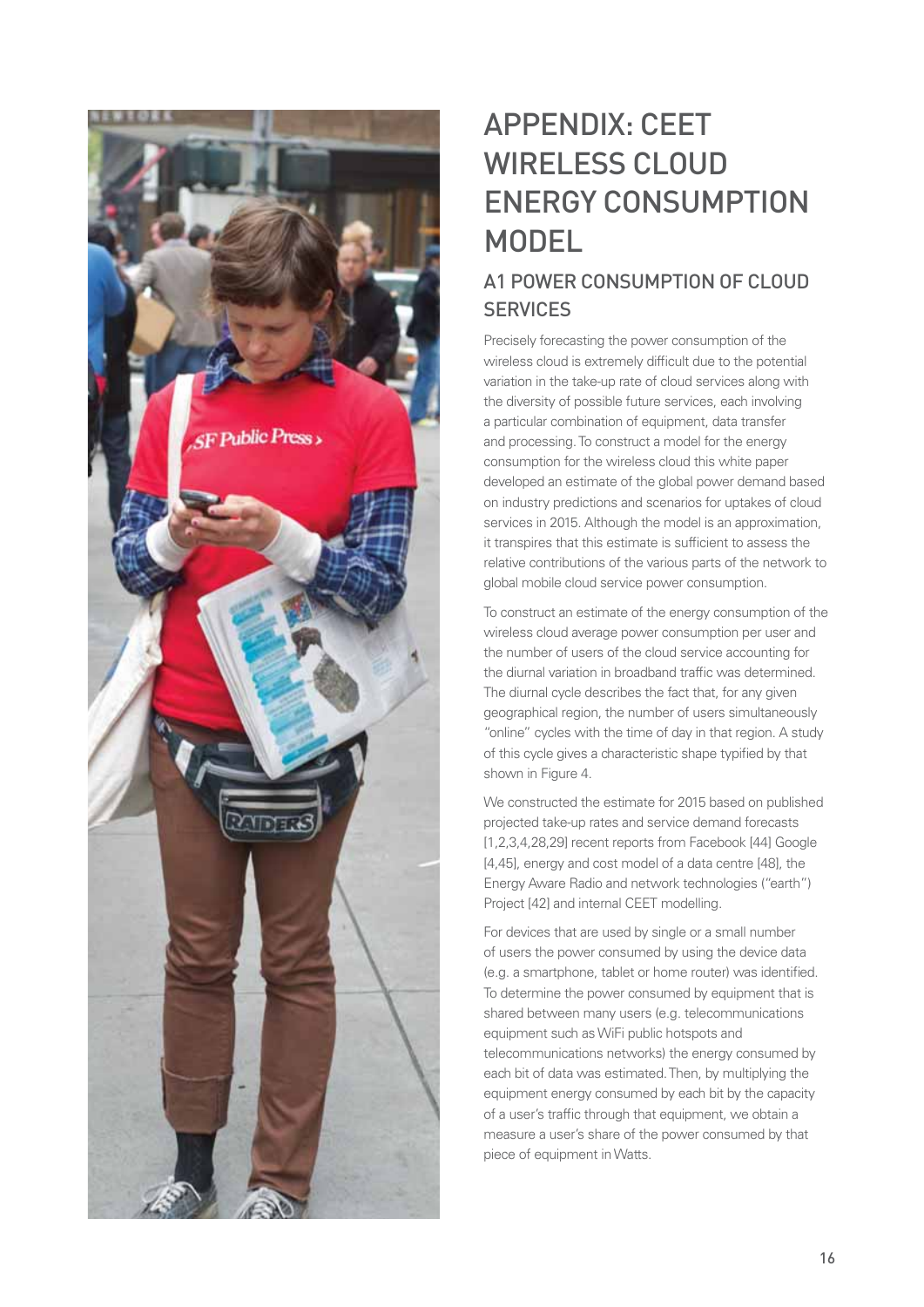In this model, the average capacity per user for cloud services to be between 12.5 kb/s and 21 kb/s during peak traffic hour, depending upon the scenario (see below for details).

#### A2 USER TRAFFIC PROFILES

Based on ABI Research estimates the percentage of mobile subscribers who also subscribe to wireless cloud services will increase from 1.1% in 2008 to 19% in 2014 [33]. Using these figures and projecting this growth rate out to 2015 we estimate 26% of mobile subscribers will use wireless cloud services.

Adopting this 26% forecast two take-up scenarios were constructed. A "low take-up" case (1.6 billion users) is based on a projection of the growth trend published by ABI Research [31]. The "high take-up" value (2 billion users) comes from a more aggressive mobile user growth projection using a forecast from Infonetics [39].

Similarly the model includes "low traffic" and "high traffic" forecasts for the monthly mobile cloud traffic. From the Cisco "Global Mobile Data Traffic" forecast VNI [1], in 2015 63% of mobile traffic will be cloud user traffic. By applying this percentage to Cisco's global mobile traffic forecast for 2015 (6.9 exabytes per month) we estimate 4.3 exabytes for wireless cloud traffic per month [1]. Therefore, we adopt a value of 4.3 exabyte for the "high traffic" scenario.

The "low traffic" scenario monthly wireless cloud traffic value of 2.2 exabytes per month is based upon traffic forecasts by Nokia-Siemens Networks [49] and Ericsson [50].

This monthly data demand is not uniformly distributed across the month, but is subject to variation according to time-of-day (diurnal) and to day-of-week. These cycles arise because for any given geographical region, the number of users simultaneously "online" cycles with the time of day in that region.

When dimensioning a network, the network provider will ensure that the network can accommodate the busiest hour traffic with minimal congestion or to the service level agreement level the provider has with their customers. Thus we need to relate the monthly traffic demand to a per-customer busy-hour connection speed by accounting for the diurnal cycle of Internet traffic. A study of this cycle gives a characteristic shape typified by that shown in Figure 4, where the busy hour occurs around hour 21. The total area under the curve in Figure 4 (between 0h and 23h) corresponds to the total traffic over a one day. Extending this to one month, the total area corresponds to the total traffic per month which, in total, will correspond to the "low traffic" and "high traffic" estimates given above.



Figure 4: Typical diurnal cycle for traffic in the Internet. The scale on the vertical axis is the percentage of total users of the service that are on-line at the time indicated on the horizontal axis. (Source: [21])

To construct this relationship, we use the projections above to estimate the average monthly capacity per user for each of the four scenarios. These results are in shown in Table 2.

| : Total monthly                   | $\cdot$ Low traffic                               | $\frac{1}{2}$ High traffic        |
|-----------------------------------|---------------------------------------------------|-----------------------------------|
|                                   | $:$ capacity per user $\cdot$ (2.2 exabyte/month) | $\frac{1}{2}$ (4.3 exabyte/month) |
| : Low take-up                     | : 1.3 GBytes/month                                |                                   |
| $\frac{1}{2}$ (1.6 billion users) | $\frac{1}{2}$ (Lo scenario)                       |                                   |
| : High take-up                    |                                                   | : 2.1 GBytes/month                |
| $\frac{1}{2}$ (2 billion users)   |                                                   | : (Hi scenario)                   |

Table 2 Total monthly traffic per user for the wireless cloud service scenarios.

Using the traffic profile shown in Figure 4, we can determine the ratio of the average user busy hour traffic (in Mb/s) to total monthly capacity per user. Today, the ratio (which is relatively consistent across different networks studied) indicates 1 Mb/s average busy hour access rate for every 196 gigabyte/month of traffic volume.

By 2015, with a shift in the types of applications being used, the ratio of peak to average data rate is expected increase by 25% [51]. Consequentially, in 2015, the ratio for relating monthly traffic volume to average peak hour data rate is projected to be 157 gigabyte/month for a 1 Mb/s average data rate during the busy hour.

Using this ratio, we estimated the average user access speed required to service the traffic demand of wireless access to cloud services for the four scenarios listed in Table 2, averaged over the busy hour. However, there will be short term variations in the traffic over the busy hour; therefore to reduce the possibility congestion during the busy a "safety factor" is included in dimensioning the wireless base stations. We adopt a safety factor of 1.5. This corresponds to the average base station load during the Business and the two sets of the busy hour being for the theoretical axis is the personal over the busy of the form of the solid sets in personal over the solid solid solid and the original contract this relationship, we u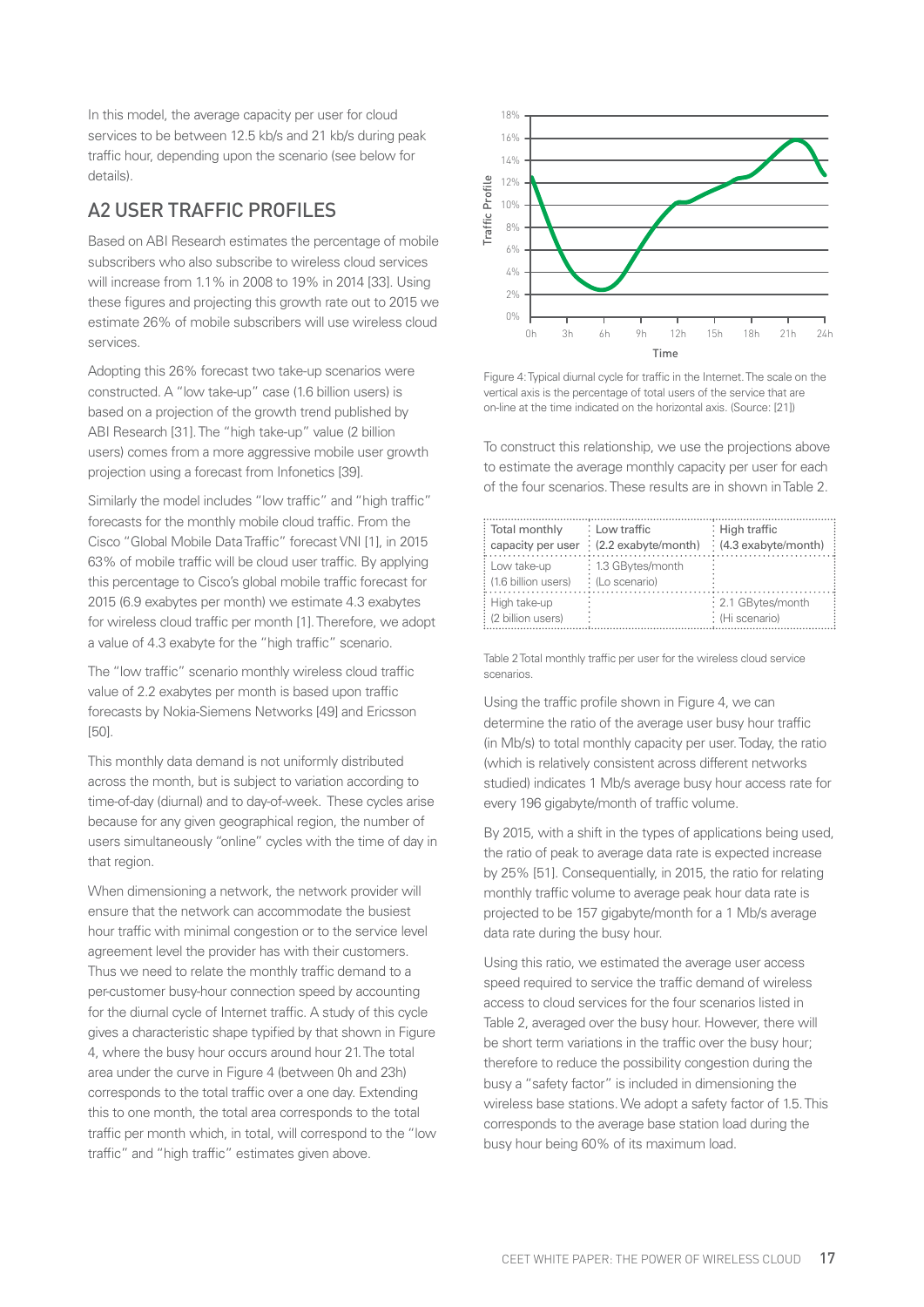The resulting per user average access speed during the busy hour for each scenario is show in Table 3. There may be users who, during the busy hour, individually experience higher speeds than those show in the table, however there will also be users who experience speeds less than this during the busy hour.

| Average per user<br>busy-hour access<br>speed     | : Low traffic<br>$(2.2 \text{ exabyte})$<br>$:$ month) | : High traffic<br>: (4.3 exabyte/month) |
|---------------------------------------------------|--------------------------------------------------------|-----------------------------------------|
| Low take-up<br>$\frac{1}{2}$ (1.6 billion users)  | : 12.5 kb/s<br>: (Lo scenario)                         |                                         |
| : High take-up<br>$\frac{1}{2}$ (2 billion users) |                                                        | : 21 kb/s<br>: (Hi scenario)            |

Table 3 Average busy hour access speed per user for the wireless cloud service scenarios.

#### A3 USERS' DEVICES

Over recent years, there has been a strong move towards accessing cloud services via small, portable devices such as notebooks, netbooks, tablets and smartphones. These devices can connect to the Internet using one or more of access technologies such as a cable (Ethernet or PON) or wireless (WiFi or 4G LTE).

To enable comparison Table 4 shows typical power consumption values for a range of devices that may be used to access the Internet. Because this white paper focuses on wireless cloud services, it will use the power values for tablet and mobile phone. The other values are included for comparison with other common user equipment. With the growing popularity of tablets and their low power consumption, we estimate that, by 2015, typical consumer and enterprise users will access a wireless cloud service via a wireless connection (4G LTE or WiFi) rather than a wired connection [2]. Further, growth trends indicate a dominant increase in traffic from smartphones (4G LTE) and tablets [1]. (As seen in Table 4, the power consumption of a 4G LTE phone and a tablet are relatively equal.)

| User device             | : Power consumption (Watts) |
|-------------------------|-----------------------------|
| Tablet                  | $\cdot$ 2.5                 |
| : Mobile phone (4G LTE) |                             |
| : Mid-range PC          | .70                         |
| Laptop                  | $\cdot$ 15                  |
| Netbook                 |                             |

Table 4 Power consumption of various devices that can be used to access cloud services

### A4 BROADBAND ACCESS TECHNOLOGY

In a recent survey of the energy efficiency of access technologies, it was shown that among the access technologies available, wireless based technologies consume the most power [52].

In the present study, we consider the following scenarios:

- 1. 4G LTE connection via the mobile network.
- 2. WiFi connection
	- a. Via in-home WiFi.
	- b. From a WiFi hotspot area with many WiFi users accessing the cloud via the hotspot. (For example, public WiFi in an airport.)

#### A5 NUMBER OF USERS

The number of users for each of the different access technologies needs to be estimated. To do this, we note that the Cisco Global Cloud Index white paper [3] estimates that in 2011:

"Globally, 33 percent of handset and tablet traffic was offloaded onto the fixed network through dual-mode or femtocell in 2011."

Adopting WiFi power as typical of such a cell, we can set approximately 33% of wireless cloud users accessing the cloud via WiFi and 67% via 4G LTE. We need to account for the fact that some WiFi access users do so using home networks and some use public WiFi hot spots. ABI Research forecasts that in 2015 there will be 240 million business customers of wireless cloud services [33]. This is 24% of their forecast of a total of 998 million cloud users. We adopt this percentage to split WiFi customer numbers between hot-spot (which are taken to be the 24% who are business customers) and in-home (the remaining 76%). Therefore, of wireless cloud users we have:

- 67% access the cloud via 4G LTE using a mobile phone (business and consumer)
- $25\%$  (= 76% of 33%) access the cloud via home WiFi using a tablet (consumer)
- $8\%$  (= 24% of 33%) access the cloud via a WiFi hotspots using a tablet (business)

|                   |         | Cloud                                 |            |
|-------------------|---------|---------------------------------------|------------|
|                   |         | <b>Business</b>                       | : Consumer |
| Wireless : WiFi + | offload | : 8% (WiFi Hotspot) : 25% (WiFi Home) |            |
|                   | 4G LTE  | :67%                                  |            |

Table 5 Split of mobile cloud users into categories based on percentages reported in surveys and projections. (See text for details)

### A6 ACCESS TECHNOLOGY

Access speed per user and the number of users for the various access technologies was estimated. To calculate their contributions to total wireless cloud power consumption, the model requires estimates of the energy per bit consumed by the network equipment used to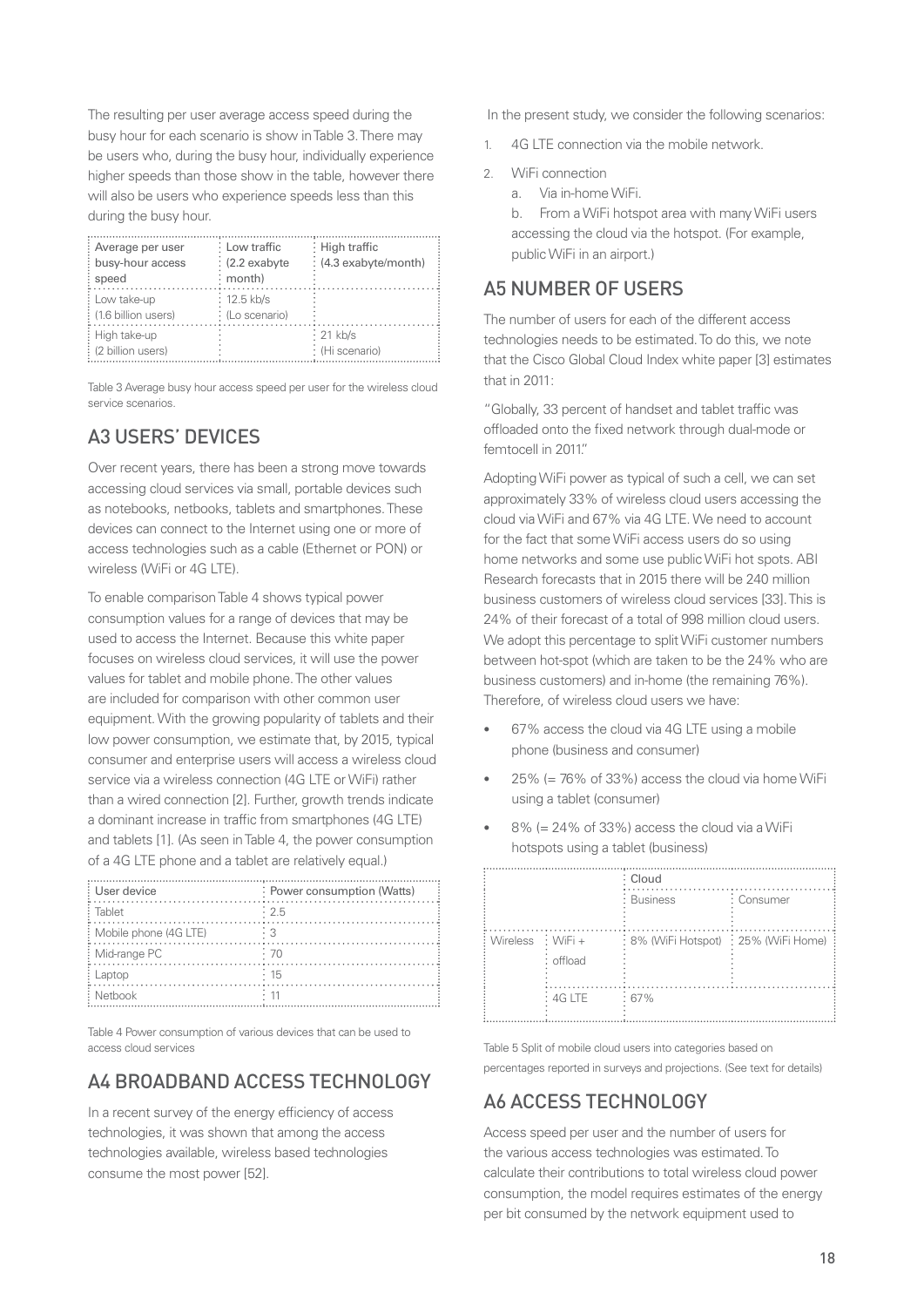provide wireless cloud services. This energy per bit is then multiplied by the number of bits per second to obtain the power consumption.

The model first calculates the 4G LTE wireless connection between the user's phone/tablet. Under typical circumstances, with 2010 technology, the energy consumption of a 4G LTE wireless access link ranges between 328 micro-Joules per bit and around 615 micro-Joules per bit [42]. The current annual energy efficiency improvement for wireless systems is approximately 26% [52]. Therefore, the 2010 values need to be adjusted to represent the expected energy per bit in 2015. This gives



values of 73 micro-Joules per bit and 136 micro-Joules per bit. This paper adopted the lower value of 73 micro-Joules per bit.

For a WiFi home network, a WiFi router is typically attached to (or integrated into) a PON or ADSL modem. The power consumption of the integrated router/modem today is around 8 Watts per user assuming one user per home [53]. Applying an annual energy efficiency improvement of 10% [54], we estimate that this will fall to 5.2 W per user in 2015. The model needs to account for the fact that not all traffic through a home WiFi router will be cloud traffic. To adjust for this the 5.2 Watts is scaled by 71%, estimated to be the proportion of home WiFi traffic that is cloud related; this figure is based upon the proportion of mobile traffic that is cloud [1].

For public hot-spot WiFi the WiFi system is expected to deal with many customers and provide a much higher throughput over a large area. Further, in public spaces such as an airport, there will be a network of WiFi routers connected to a central Ethernet switch. Using power figures for current generation outdoor high power WiFi equipment (802.11.n using 2x2 MIMO, 300 Mb/s capacity at 30% network load), we find that the energy per bit for a commercial WiFi system is approximately 0.4 micro-Joules per bit [55]. The Ethernet switch adds around 0.007 micro-Joules per bit [56] giving a total of approximately 0.4 micro-Joules per bit. These data are summarised in Table 6.

| Access technology: Power per user                |                                                                                                                |
|--------------------------------------------------|----------------------------------------------------------------------------------------------------------------|
| 4G LTE [42]                                      | : 73 micro-Joule/bit x (12.5, 21) kb/s = (0.9, 1.5)<br>W (Refer to Table 3 for listed bit rates)               |
| : Tablet with WiFi<br>(in home) [53]             | 3.6 Watts*                                                                                                     |
| Tablet with WiFi<br>(hotspot) /nano-cell<br>[57] | 0.4 micro-Joules per bit x (12.5, 21) kb/s =<br>(5, 8.4) milliWatts (Refer to Table 3 for listed<br>bit rates) |

Table 6: Cloud access technologies and their corresponding power consumptions.

\* This power is based on 2 users per household and 30% of each customer's time is on non-cloud applications.

### A7 METRO AND CORE NETWORKS

User traffic passes through the Metro and Core networks between the user and the data centres that provide their cloud services. In the core network, traffic for many hundreds or thousands of users is aggregated. The consequence of this is that, although the network equipment that deals with this traffic may be quite large and consume significant amounts of energy, the energy per bit is relatively small in comparison with that in the access network. We adopt a figure of 0.64 micro-Joules per bit for the Metro and Core networks [43].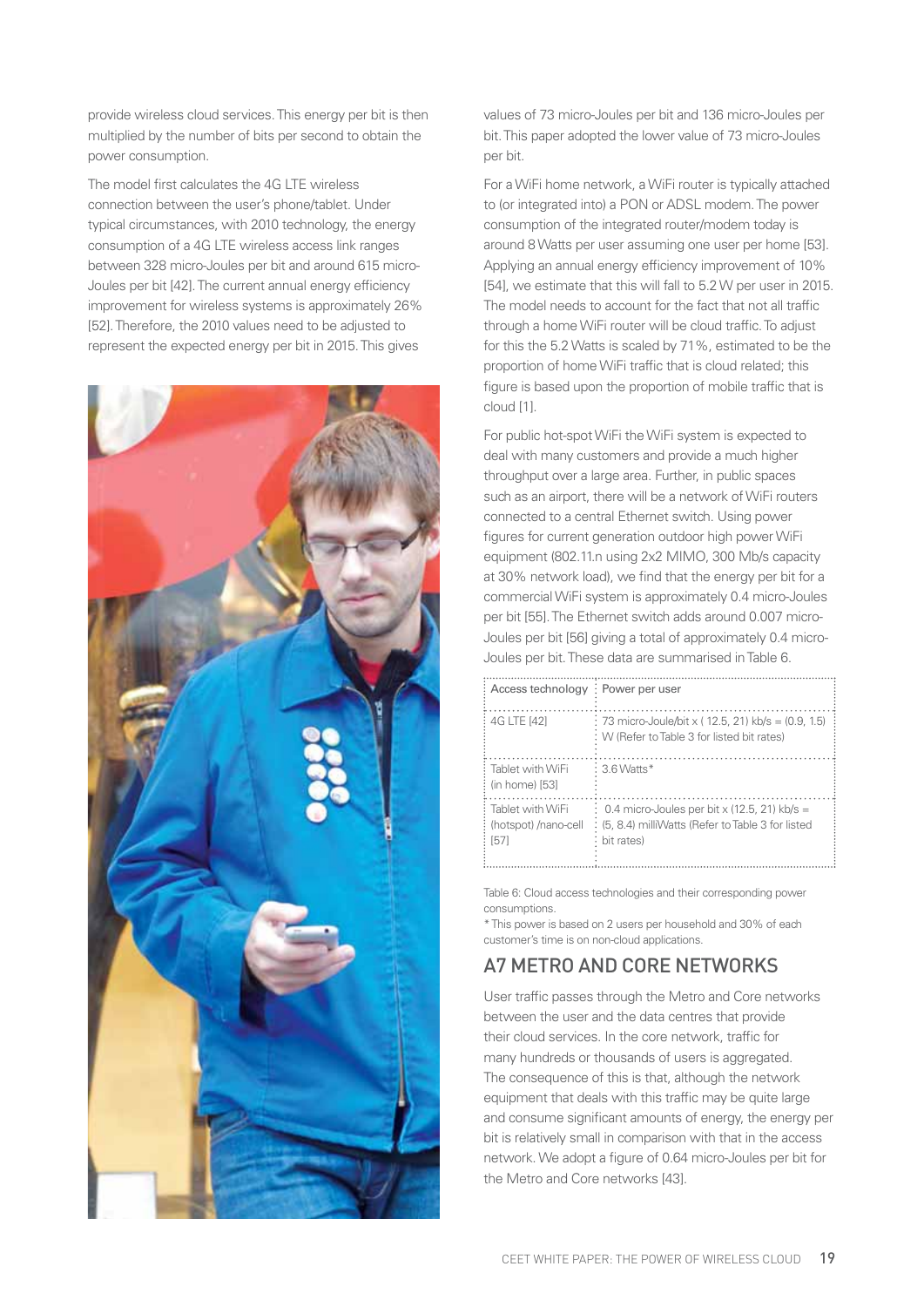## REFERENCES

- [1] Cisco white paper, "Cisco Visual Networking Index: Global Mobile Data Traffic Forecast Update, 2011 2016", 2012
- [2] Cisco white paper, "The Zettabyte Era", 2012
- [3] Cisco White Paper, "Cisco Global Cloud Index: Forecast and Methodology, 2010 2015", 2011
- [4] Google White Paper, "Google's Green Computing: Efficiency at Scale", http://static.googleusercontent.com/external\_con tent/untrusted\_dlcp/www.google.com/en/us/green/pdfs/google-green-computing.pdf
- [5] Greenpeace, "How Clean is Your cloud" Greenpeace, Apr. 2012
- [6] A. Beloglazov et al. "A Taxonomy and Survey of Energy-Efficient Data Centres and Cloud Computing Systems", Advances in Computers, Vol. 82, p.47, 2011
- [7] J. Baliga, R. Ayre, K. Hinton, R. Tucker, "Green Cloud Computing: Balancing Energy in Processing, Storage and Transport", Proceedings of the IEEE, Vol. 99, No. 1, p.147, 2011
- [8] P. Mell, T. Grace, "NIST Definition of Cloud Computing" National Institute of Standards & Technology (US Dept. of Commerce), Special Publication 800-145, Sept. 2011
- [9] Carbon Disclosure Project Study 2011, "Cloud Computing The IT Solution for the 21st Century", 2011
- [10] Accenture white paper, "Cloud Computing and Sustainability: The Environmental Benefits of Moving to the Cloud", Accenture, WSP Environment and Energy, 2010
- [11] WSP Environment and Energy report for SalesForce.com, "SalesForce.com and the environment: Reducing Carbon Emissions in the Cloud", 2011
- [12] Pike Research, "Cloud Computing Energy Efficiency: Strategic and Tactical Assessment of Energy Savings and Carbon Emission Reduction Opportunities for Data Centers Utilizing SaaS, IaaS and PaaS", 2010
- [13] L. Liu, et al. "GreenCloud: A New Architecture for Green Data Center", Proceedings of the 6th international conference industry session on Autonomic computing and communications industry session, p.29, 2009
- [14] M. Ali, "Green Cloud on the Horizon", CloudCom 2009, LNCS 5931, p.451, 2009
- [15] Y. Gu, V. March, B. S. Lee, "GMoCA: Green Mobile Cloud Applications", HP Laboratories, HPL-2012-79R1, 2012
- [16] J. Koomey, "Worldwide electricity used in data centres" http://www.koomey.com/post/8323374335
- [17] Greenpeace, "How dirty is your data? A Look at the Energy Choices That Power Cloud computing", March 2010
- [18] Greenpeace, "Make IT Green: Cloud computing and its contribution to climate change" Mar. 2010
- [19] The Climate Group, GeSI, "SMART 2020: enabling the low carbon economy in the information age", 2008
- [20] See CBS News TechTalk, "Greenpeace claims Apple, Amazon guilty of dirty cloud computing" 18/04/2012 www.cbsnews.com, Network World, "Greenpeace's sign to Amazon, Microsoft: 'How clean is your cloud?" 19/04/2012, www.networkworld.com
- [21] A. Beloglazov, J. Abawajy, R. Buyya, "Energy aware resource allocation heuristics for efficient data centres for cloud computing", Future Generation Computer Systems, Vol.28, p.755, 2012
- [22] P. Johnson, T. Marker, " Data Centre Energy Efficiency Product Profile", Report No. 2009/06, Pitt & Sherry
- [23] http://www.datacenterknowledge.com/archives/2011/12/20/norways-fjord-cooled-data-center/ Accessed on 19/06/2012
- [24] For example, see: http://www.google.com.au/intl/en/chrome/devices/chromebooks.html, http://www.samsung.com/ global/microsite/galaxytab/10.1/spec.html, http://www.apple.com/au/ipad/specs/
- [25] http://www.apple.com/pr/library/2011/06/06Apple-Introduces-iCloud.html Accessed on 19/06/2012
- [26] http://windows.microsoft.com/en-AU/skydrive/home Accessed on 19/06/2012
- [27] https://drive.google.com/start?utm\_medium=docspromo&utm\_source=link&utm\_campaign=docsgaia#home Accessed on 19/06/2012
- [28] DataLogic Mobile white paper, "Cloud Computing and Mobility", www.mobile.datalogic.com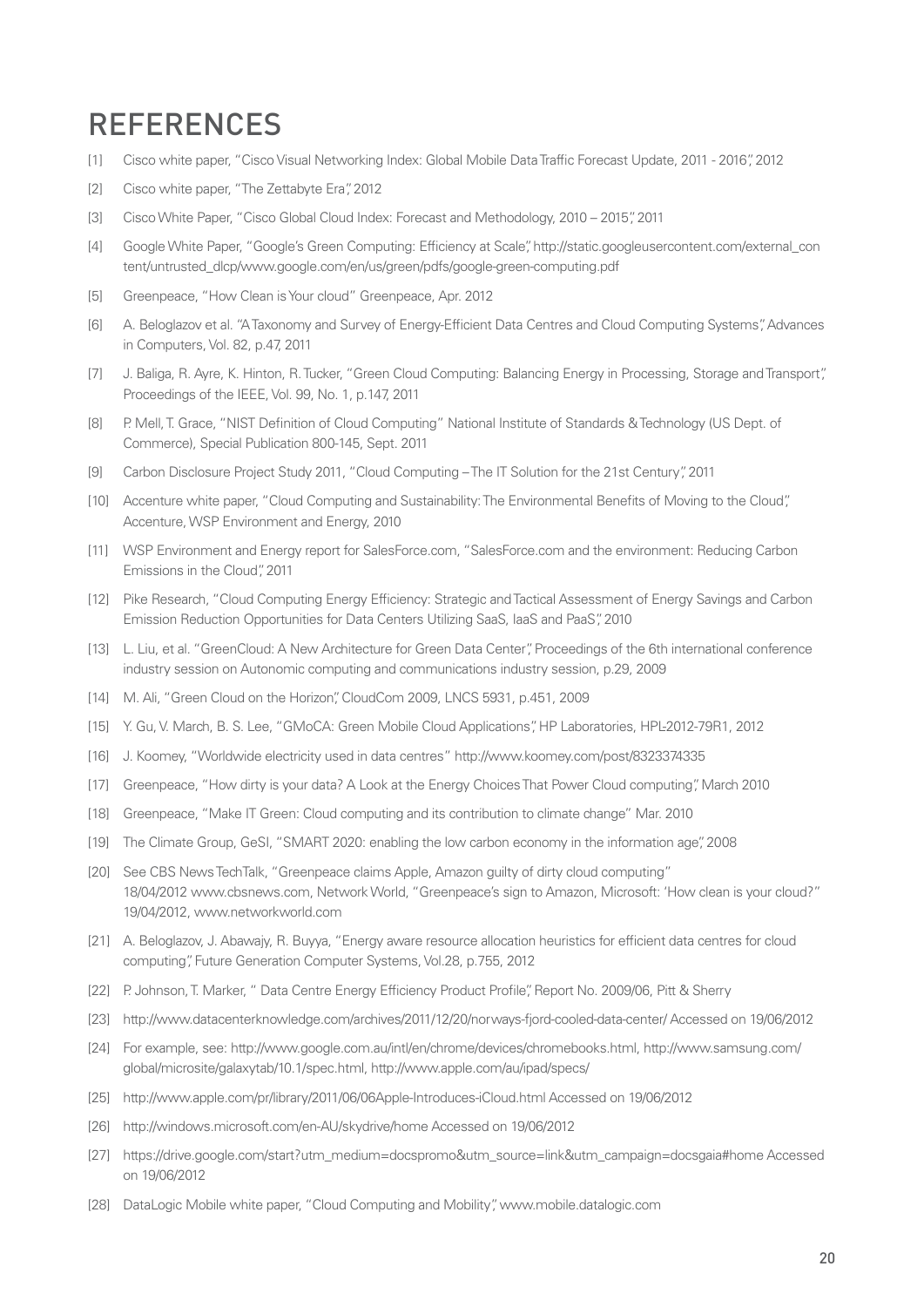- [29] J. Anderson, L. Rainie, "The future of cloud computing" Pew Research Centre's Internet & American Life Project, http://pewinternet.org/Reports/2010/The-future-of-cloud-computing.aspx , 2010
- [30] Garnter: http://www.gartner.com/it/page.jsp?id=1278413 Accessed on 06/07/2012
- [31] IDC "Top 10 Predictions 2012: Competing for 2020", 2011
- [32] Gartner Special Report "iPad and Beyond: What the Future of Computing Holds," 2011
- [33] ABI Research, "Mobile Cloud Computing" 2009
- [34] S. Ried, H. Kisker, "Sizing the Cloud Understanding and Quantifying the Future of Cloud Computing" Forrester, April 2011, www.forrester.com
- [35] Juniper white paper, "Mobile Cloud Applications & Services: Monetising Enterprise and Consumer Markets 2009 2014 report", 2010
- [36] Nokia Siemens Networks, white paper, "Liquid Radio Let traffic waves flow most efficiently" 2011
- [37] Alcatel-Lucent, strategic white paper, "Metro Cells", 2011
- [38] Ericsson, "Traffic and Market Report On the pulse of the networked society", 2012
- [39] Infonetics Research, "Total Fixed and Mobile Subscribers Pivot", 2012
- [40] P. Somavat, V. Namboodiri, "Energy Consumption of Personal Computing Including Portable Communications Devices", Journal of Green Engineering, Vol.1, No.4, p.447, 2011
- [41] D. Barretta, "Tablet PC power consumption analysis", http://risorse.dei.polimi.it/vcampus/download/Power.pdf
- [42] G. Auer, et al. "Energy efficiency analysis of the reference systems, areas of improvements and target breakdown", Deliverable 2.3, Energy Aware Radio and network Technologies (earth), 2010
- [43] J. Baliga, R. Ayre, K. Hinton, W. Sorin, R. Tucker, "Energy Consumption in Optical IP Networks", Journal of Lightwave Technology, Vol. 27, No. 13, p. 2391, 2009
- [44] "Facebook's Carbon & Energy Impact" https//newsroom.fb.com/News/Sharing-Our-Footprint-19c.aspx
- [45] "Google Apps: Energy Efficiency in the Cloud" Google white paper:http://static.googleusercontent.com/external\_content/ untrusted\_dlcp/www.google.com/en//green/pdf/google-apps.pdf
- [46] Environmental Protection Agency (EPA) Greenhouse Gas Equivalencies Calculator see http://www.epa.gov/cleanenergy/ energy-resources/calculator.html
- [47] G. Auer, et al. "How much energy does it take to run a wireless network?" IEEE Wireless Magazine, Oct. 2011, p.40, 2011
- [48] James Hamilton "Perspectives" blog: http://perspectives.mvdirona.com/2010/10/31/DatacenterNetworksAreInMyWay. aspx October 2010
- [49] Nokia Siemens Networks, white paper, "Liquid Radio Let traffic waves flow most efficiently" 2011
- [50] Ericsson, "Traffic and Market Report On the pulse of the networked society", 2012
- [51] Cisco white paper, "Cisco Visual Networking Index: Forecast and Methodology, 2011 1016", 2012
- [52] J. Baliga, R.Ayre, K. Hinton, R. Tucker, "Energy Consumption of Wired and Wireless Access Networks", IEEE Communications Magazine, June, p.70, 2011
- [53] Based on Netgear DGN2200 Combined WiFi, ADSL2+ modem with 4 Ethernet ports. See: http://www.expertreviews. co.uk/wireless-routers/1283383/netgear-dgn2200/specifications
- [54] D. Neilson, "Power dissipation limitations to the scalability of network elements", Paper Th 12.A.2, ECOC 2011
- [55] For example: ZoneFlex 7762 Dual Band 802.11n Smart WiFi Outdoor AP or Tropos 3320/3310 Indoor Mesh Router.
- [56] Based on a Netgear ProSafe Plus Switch, 24-port Gigabit Etherent JGS524E operating at 1 Gigabit Ethernet consuming approximately 90 W and allocating 20 downlink ports and 4 uplink ports.
- [57] WiFi router: Netgear ProSafe Dual Band Light Wireless WAG102) plus Ethernet switch: Cisco 4500